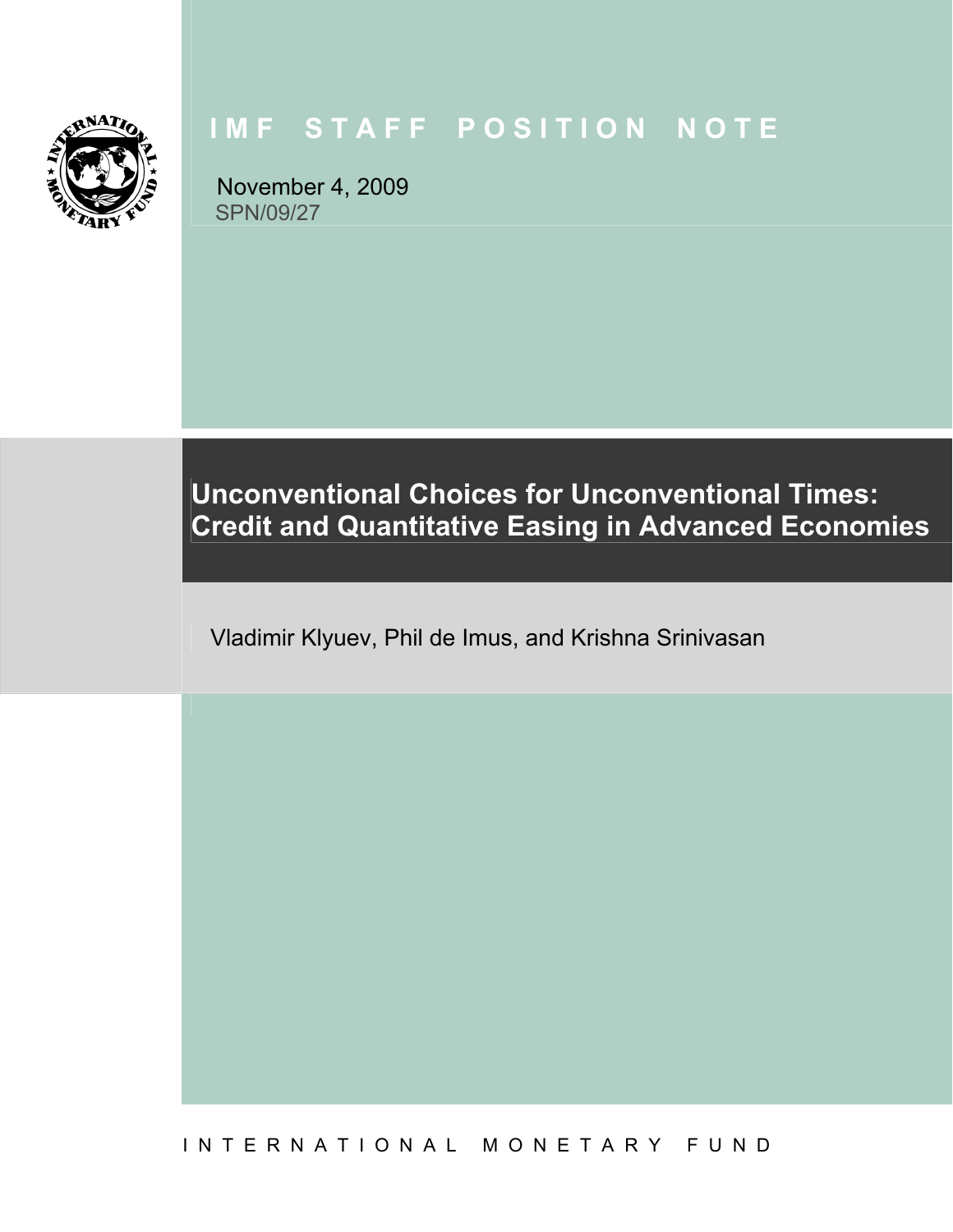#### INTERNATIONAL MONETARY FUND

#### **Unconventional Choices for Unconventional Times: Credit and Quantitative Easing in Advanced Economies1**

Prepared by the Research and Monetary and Capital Markets Departments (Vladimir Klyuev, Phil de Imus, and Krishna Srinivasan)

Authorized for distribution by Olivier Blanchard

November 4, 2009

#### **DISCLAIMER: The views expressed herein are those of the authors and should not be attributed to the IMF, its Executive Board, or its management.**

With policy rates close to the zero bound and the economies still on the downslide, major advanced country central banks have had to rely on unconventional measures to stabilize financial conditions and support aggregate demand. The measures have differed considerably in their scope, and have inter alia included broad liquidity provision to financial institutions, purchases of long-term government bonds, and intervention in key credit markets. Taken collectively, they have contributed to the reduction of tail risks following the bankruptcy of Lehman Brothers and to a broad-based improvement in financial conditions. Central banks have adequate tools to effect orderly exit from exceptional monetary policy actions, but clear communication is central to maintaining well anchored inflation expectations and to ensuring a smooth return to normal market functioning*.*

JEL Classification Numbers: E44, E52, E58

 $\overline{a}$ 

| Keywords:                | Credit easing, quantitative easing, liquidity,<br>monetary policy |
|--------------------------|-------------------------------------------------------------------|
| Author's E-mail Address: | vklyuev@imf.org; pdeimus@imf.org;<br>ksrinivasan@imf.org          |

<sup>&</sup>lt;sup>1</sup> We would like to thank Olivier Blanchard, Stijn Claessens, Charles Collyns, Jorg Decressin, Hamid Faruqee, Akito Matsumoto, André Meier, and David Romer for helpful comments and contributions and David Reichsfeld for excellent research assistance.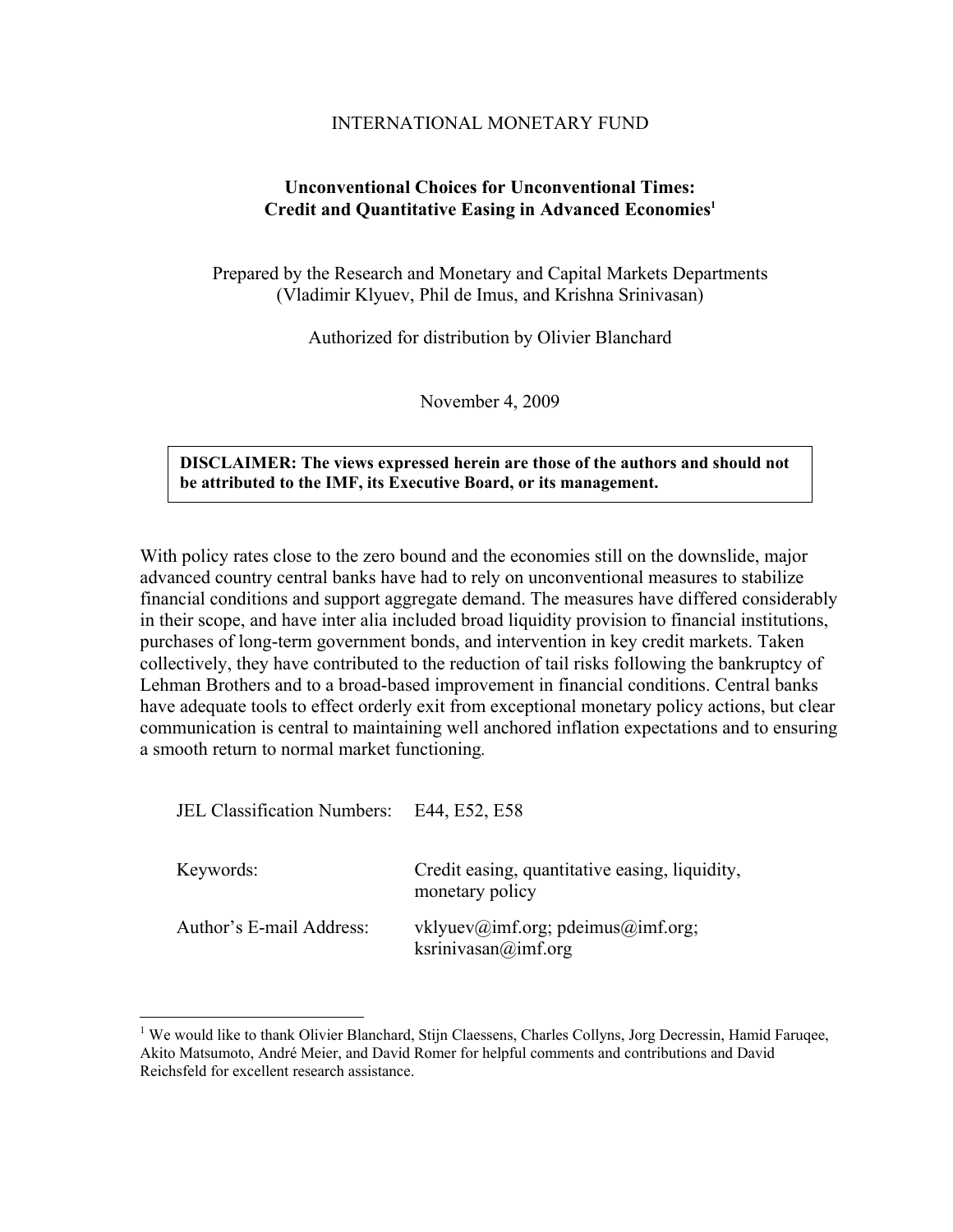# **CONTENTS**

## PAGE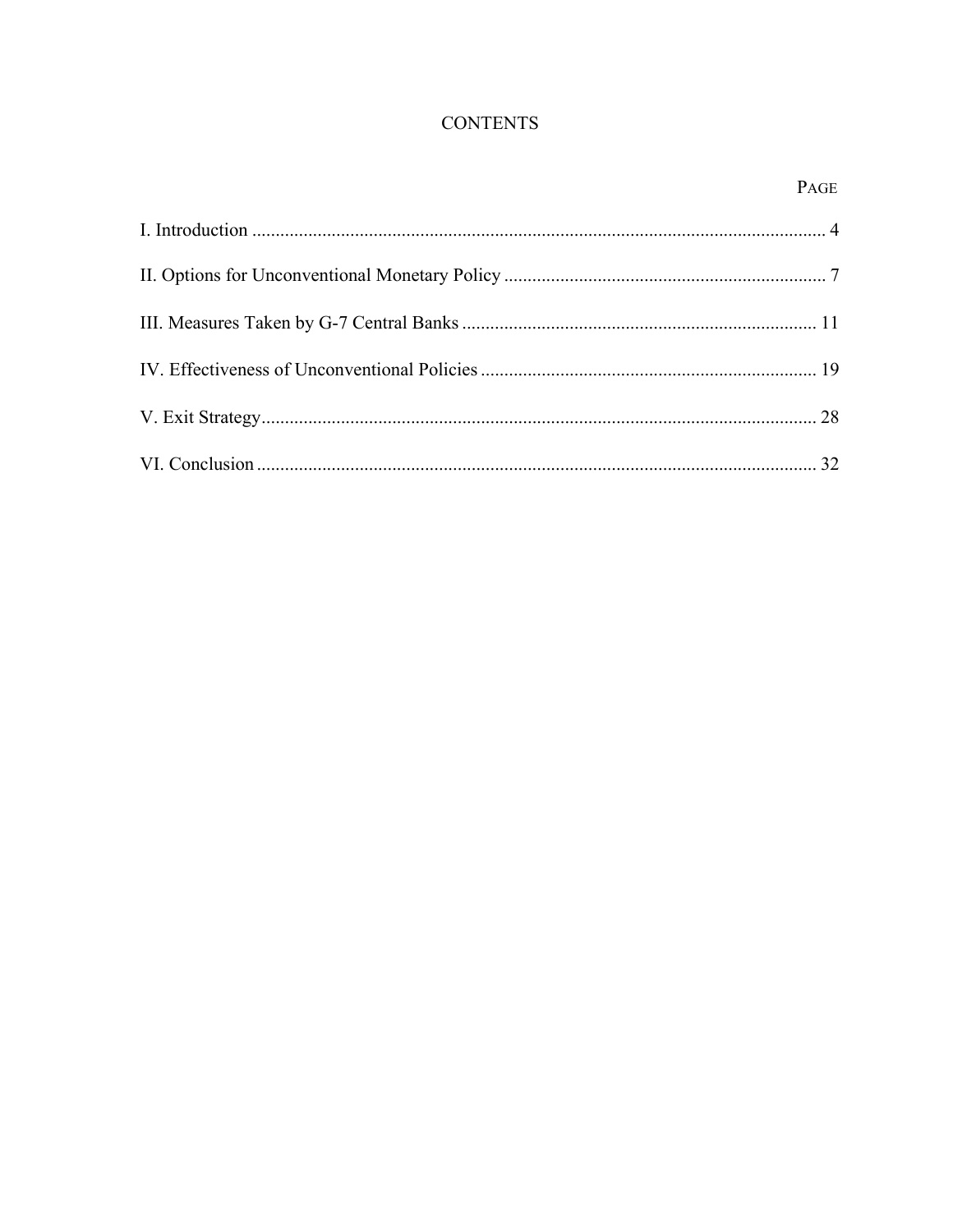#### **I. INTRODUCTION**

1. During the escalating stages of the current economic and financial crisis, advanced country central banks faced difficult choices. Even as the signs of stress appeared in the financial system in the second half of 2007, the problems were perceived to be limited to a few isolated markets, and the main concern at the systemic level was about liquidity. Although uncertainty about the size and distribution of losses on subprime mortgage securities raised concerns about counterparty risk and increased the price of and reduced the availability of interbank financing, few people called into question the solvency of the financial system as a whole. At the same time, even as growth started to slow down, inflation spiked, driven by a significant increase in commodity prices.

2. The central banks reacted to the ensuing financial stress by raising the scale of their liquidity-providing operations. At the same time, they sought to control the macroeconomy through conventional means—by adjusting policy interest rates. Hence, they sterilized their liquidity provision to individual institutions through open-market operations, altering primarily the composition but not the size of their balance sheets (Figure 1). Actions on the policy rate front diverged substantially during the first year of the crisis, reflecting the differences in central banks' assessment of relative risks to growth and inflation and the impact of the financial crisis on the cost and availability of credit. At one extreme, the U.S. Federal Reserve (Fed) cut its policy rate quite aggressively<sup>2</sup> to offset the impact of elevated spreads on market rates, while at the other extreme the European Central Bank (ECB) raised its main refinancing rate ¼ percentage point in July 2008 out of concern about rising inflation expectations (Trichet, 2009b).

 $\overline{a}$ 

<sup>&</sup>lt;sup>2</sup> The target for the federal funds rate was reduced by 325 bps to 2 percent between September 2007 and April 2008. Also, the spread between the primary discount window rate and the policy rate was cut to 25 bps from the usual 100 bps within this time period.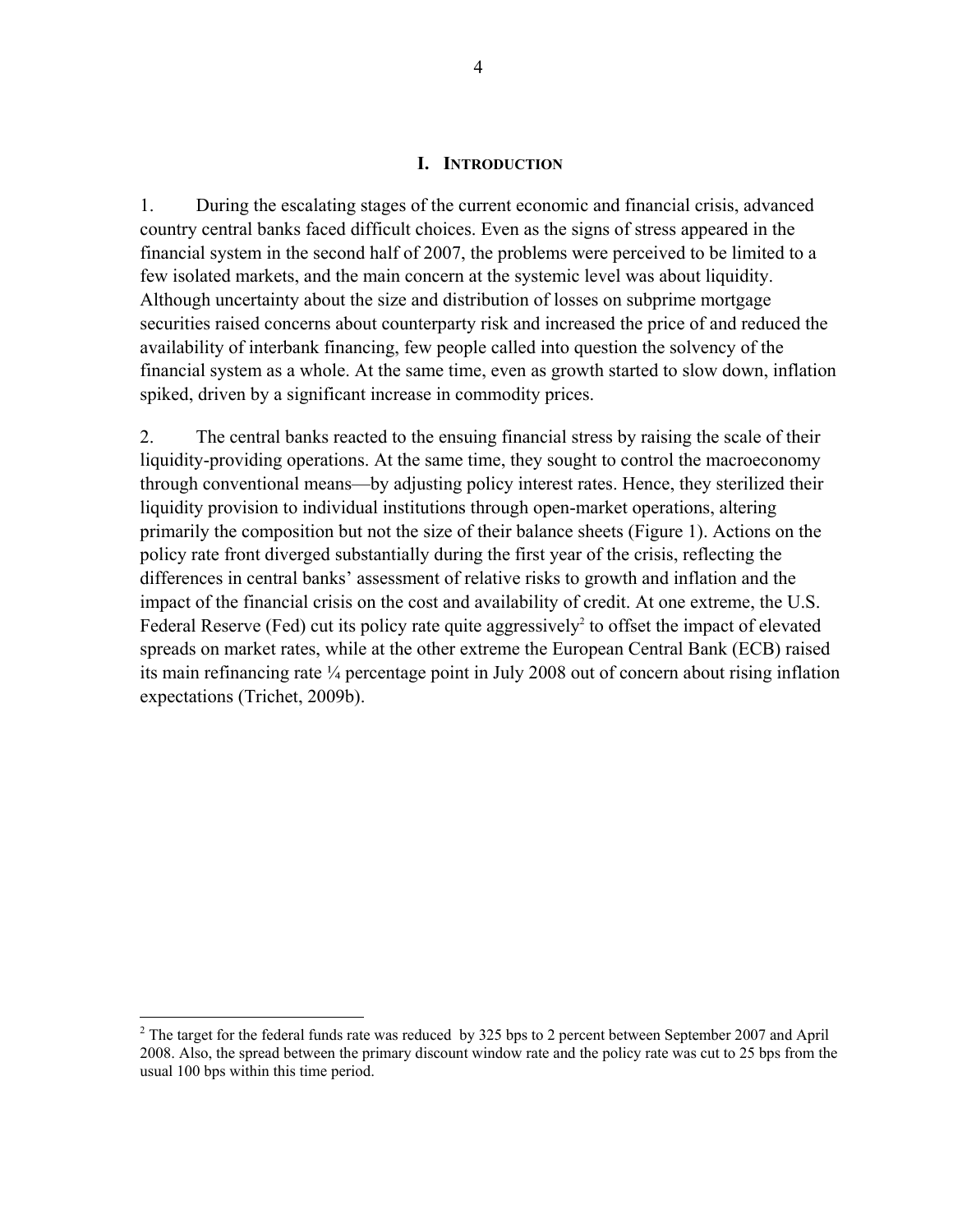

#### **Figure 1. Evolution of Central Bank Assets and Policy Rates**



Sources: Haver Analytics and Bank of England.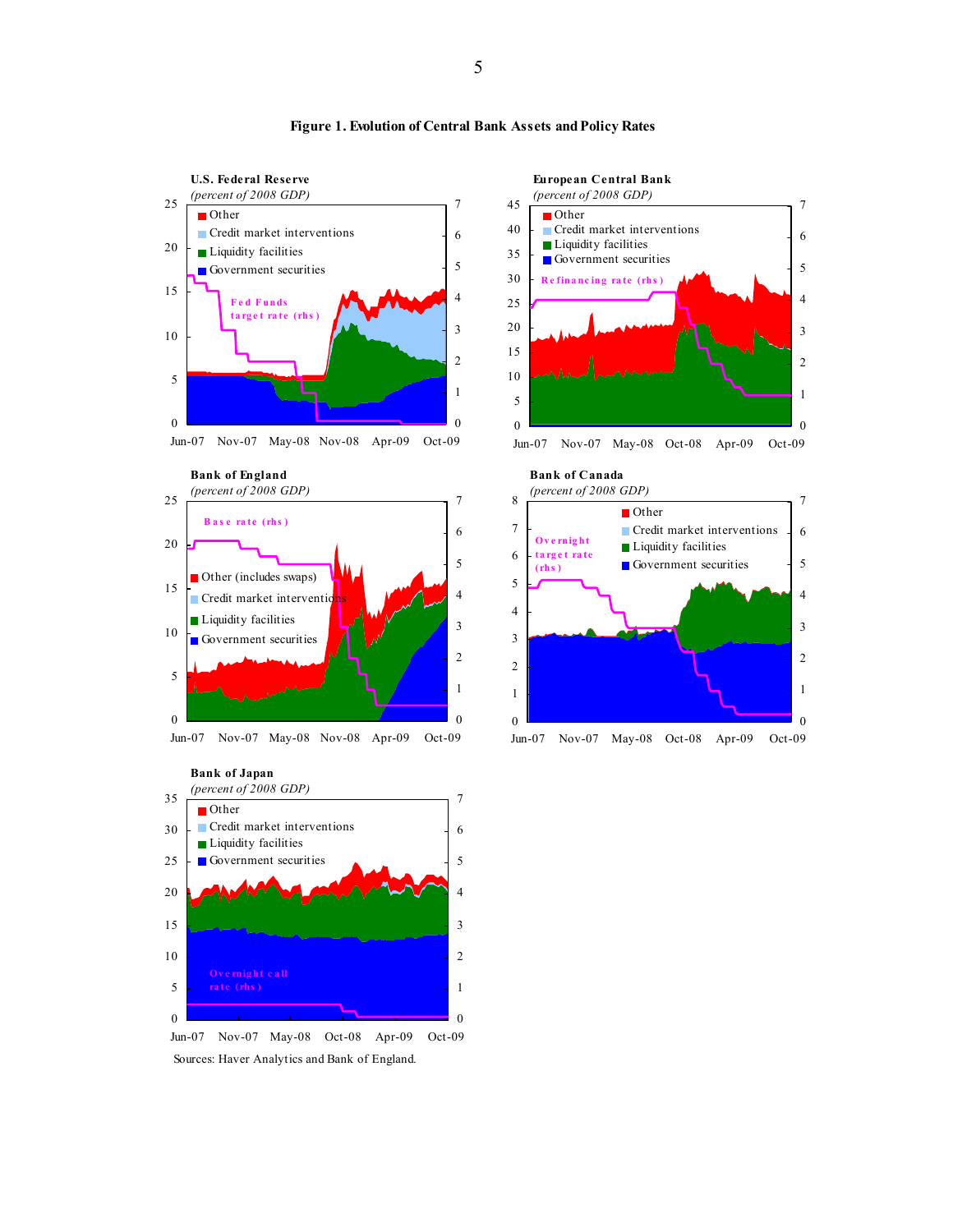6

3. When the crisis intensified sharply after the bankruptcy of Lehman Brothers and nearfailure of several other major financial institutions in September 2008, the central banks found their traditional tools to be insufficient to deal with the collapse of aggregate demand and freezing of key credit markets. Even a precipitous reduction of policy rates close to effective lower bounds proved insufficient to stimulate the economy given the size of the shock, the offsetting impact of a drop in inflation expectations on the real rates, and the disruptions in the transmission mechanism from policy rates to private borrowing rates and the real economy. With the capital adequacy of systemically important financial institutions called into question and wholesale funding markets under stress, commercial banks tightened their lending standards considerably. Nonbank financing, particularly via private-label securitization, virtually came to a halt. Access to credit for households and businesses was severely curtailed, while its cost ratcheted up.

4. In these circumstances, policymakers undertook a number of decisive measures to try to stabilize financial markets and institutions and prevent a severe and prolonged contraction in real activity. Steps were taken to guarantee bank liabilities, to recapitalize financial institutions, and to limit portfolio losses. Large fiscal stimulus packages were adopted to bolster aggregate demand.

5. Central banks acted nimbly, decisively, and creatively in their response to the deepening of the crisis. They embarked on a number of unconventional policies, some of which had been tried before, while others were new. They increased dramatically the size and scope of their liquidity operations. To varying degrees, they all provided direct support to credit markets, while several of them purchased government bonds. In the process, central banks significantly grew the size of their balance sheets. In addition, some of them made a conditional commitment to keeping the policy rate low for an extended period of time.

6. This paper examines the unconventional monetary policy actions undertaken by G-7 central banks and assesses their effectiveness in alleviating financial market pressures and facilitating credit flows to the real economy. Section II considers the menu of options for unconventional tools of monetary policy. Section III discusses the approaches pursued by major advanced country central banks to resolve the crisis. Section IV provides a discussion of the effectiveness of these approaches, by examining their impact on key financial market indicators. Section V looks into the issues relating to the exit from large-scale central bank interventions. Section VI contains concluding remarks.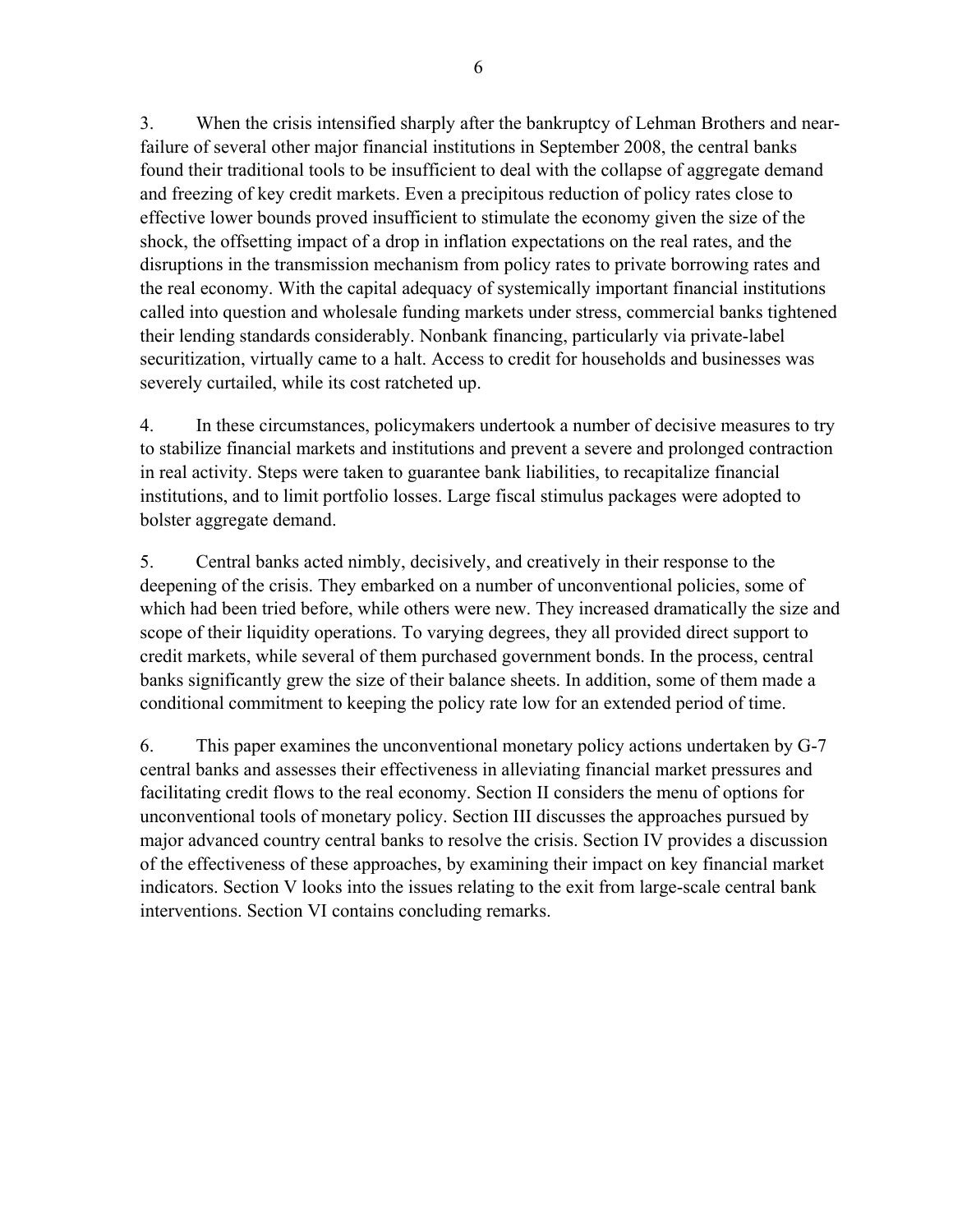#### **II. OPTIONS FOR UNCONVENTIONAL MONETARY POLICY**

7. When policy rates are close to the zero bound, central banks can provide additional monetary stimulus through four complementary means.<sup>3</sup> First, they could commit explicitly to keeping policy rates low until the recovery firmly takes hold, with a view to guiding longterm interest rate expectations. Second, monetary authorities could provide broad liquidity to financial institutions to give them resources to on-lend to businesses and consumers. Third, central banks could seek to affect the level of long-term interest rates across a wide range of financial assets, independent of their risk, by lowering risk-free rates through the purchase of treasury securities. Fourth, they could intervene directly in specific segments of the credit markets by providing loans to nonfinancial corporations, by purchasing private assets, or by furnishing loans linked to acquisition of private-sector assets—e.g., when investors have to pledge particular types of assets as collateral to obtain central bank loans.<sup>4</sup>

- 8. These approaches differ in their mechanics and economics.
- An explicit commitment to keeping short-term interest rates low is aimed at anchoring market expectations that monetary stimulus will not be withdrawn until durable recovery is in sight. A commitment to keeping short-term interest low should keep inflation expectations from declining, preventing a rise in real interest rates and bolstering demand.
- Provision of extraordinary amounts of low-cost financing to financial institutions can be done through existing or new facilities. Heightened concerns about counterparty credit risk, uncertainty regarding an institution's own short-term financing needs, uncertainty regarding the value of a firm's assets that could used as collateral, and the limited supply of high-quality collateral may constrain banks' ability and/or willingness to lend, including to each other, beyond the shortest maturities. Under these circumstances, central banks may alleviate these constraints by enhancing their liquidity providing operations beyond their traditional open-market and lender of last resort facilities. Central banks could lend funds to financial institutions at longer maturities, and broaden the quality of collateral that they would accept. They can expand the reach of their operations to a wider set of financial institutions. By enlarging the pool of the collateral accepted for central bank operations, financing by

 3 Box 1 discusses various terms used to describe unconventional monetary policies, including *quantitative easing* and *credit easing*.

<sup>&</sup>lt;sup>4</sup> The list is not exhaustive. For example, for a small open economy experiencing an isolated downturn, pushing down the value of its currency has been advocated. Such policy would clearly be unwelcome at the time of a global recession. Also, after a deflationary shock, real interest rates are likely to be lower for a given policy rate under price-level-path targeting, thus providing more stimulus to the economy (Decressin and Laxton, 2009). However, switching to a different monetary policy regime in the middle of a crisis is hardly feasible.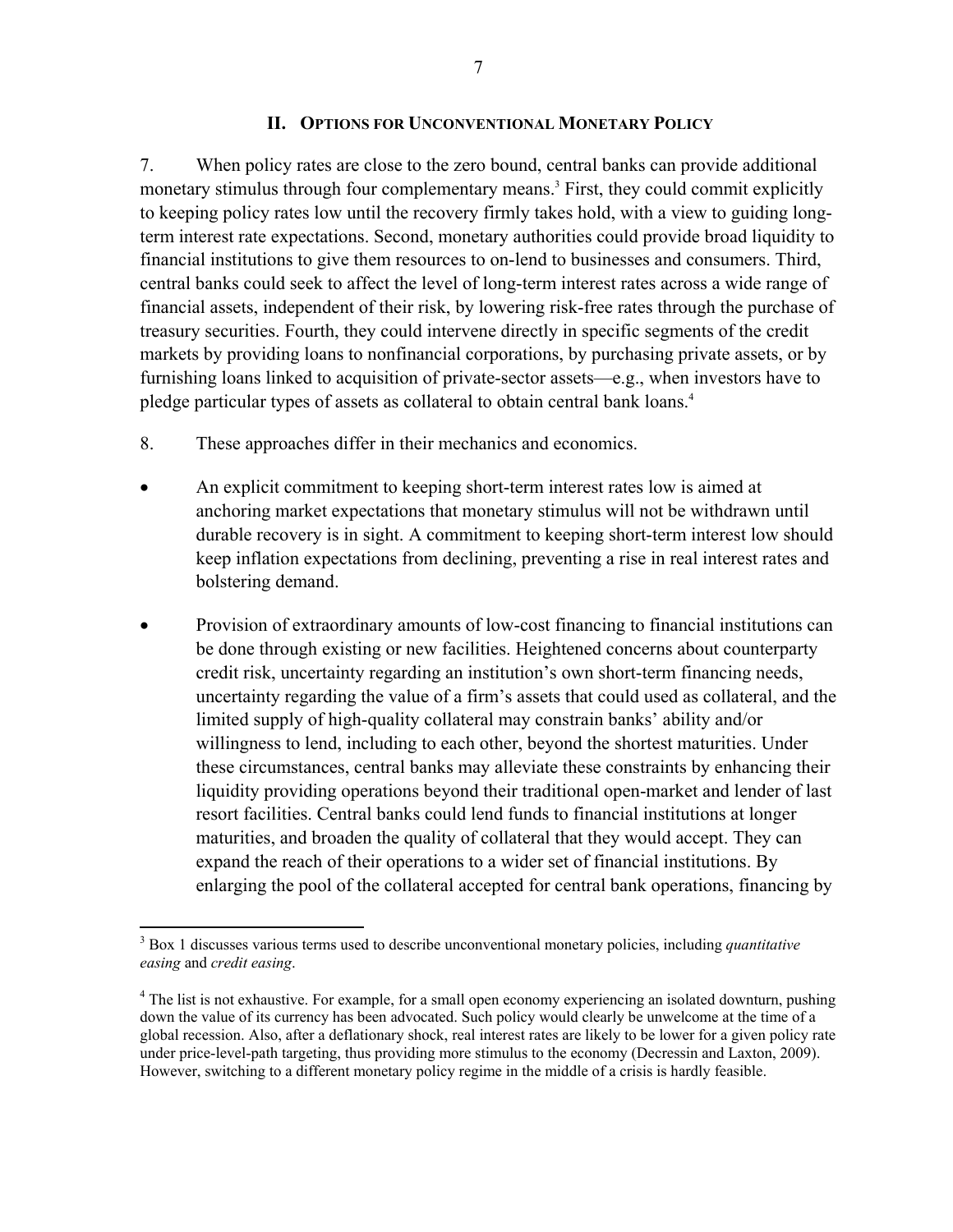banks to the related sectors can be facilitated and could be reflected in the credit spreads that banks charge to these sectors.

- Purchasing longer-term government securities is aimed at reducing long-term private borrowing rates. This mechanism may be employed when short-term policy rates are near their lower bound and (explicit or implicit) commitment to keep policy rates low does not effectively translate into lower long-term interest rates. Because long-term treasuries serve as benchmarks for pricing a variety of private-sector assets, it is expected that interest rates on privately issued securities and loans would also decline as government bond yields decline. In addition, banks could use the proceeds from treasury sales to extend new credit. That said, banks may choose to keep these additional funds in their reserve accounts at the central bank, even when reserves earn low or zero interest, if they perceive profitable lending opportunities to be limited and have a desire to have ready access to liquidity due to an uncertain economic and financial backdrop.
- Credit market interventions involve direct support by the central bank in specific segments of credit markets that may be experiencing dislocations. The central bank's support may help alleviate illiquid trading conditions, reduce liquidity premiums, help establish benchmark prices, and encourage origination in the targeted market through the purchase of commercial paper, corporate bonds and asset-backed securities. Alternatively, the central bank can provide credit to financial institutions or other investors for the purpose of purchasing particular private securities. One mechanism to make certain the funds are used for the intended purpose is to require that the eligible securities be posted as collateral, with overcollateralization protecting the central bank against losses and ensuring the investors share any potential losses in the collateral's value. Credit market interventions can generally be useful not only at near-zero, but also at above-zero levels of the short-term nominal interest rate if continued dislocations in the targeted markets are deemed to pose wider threats to the financial or credit system.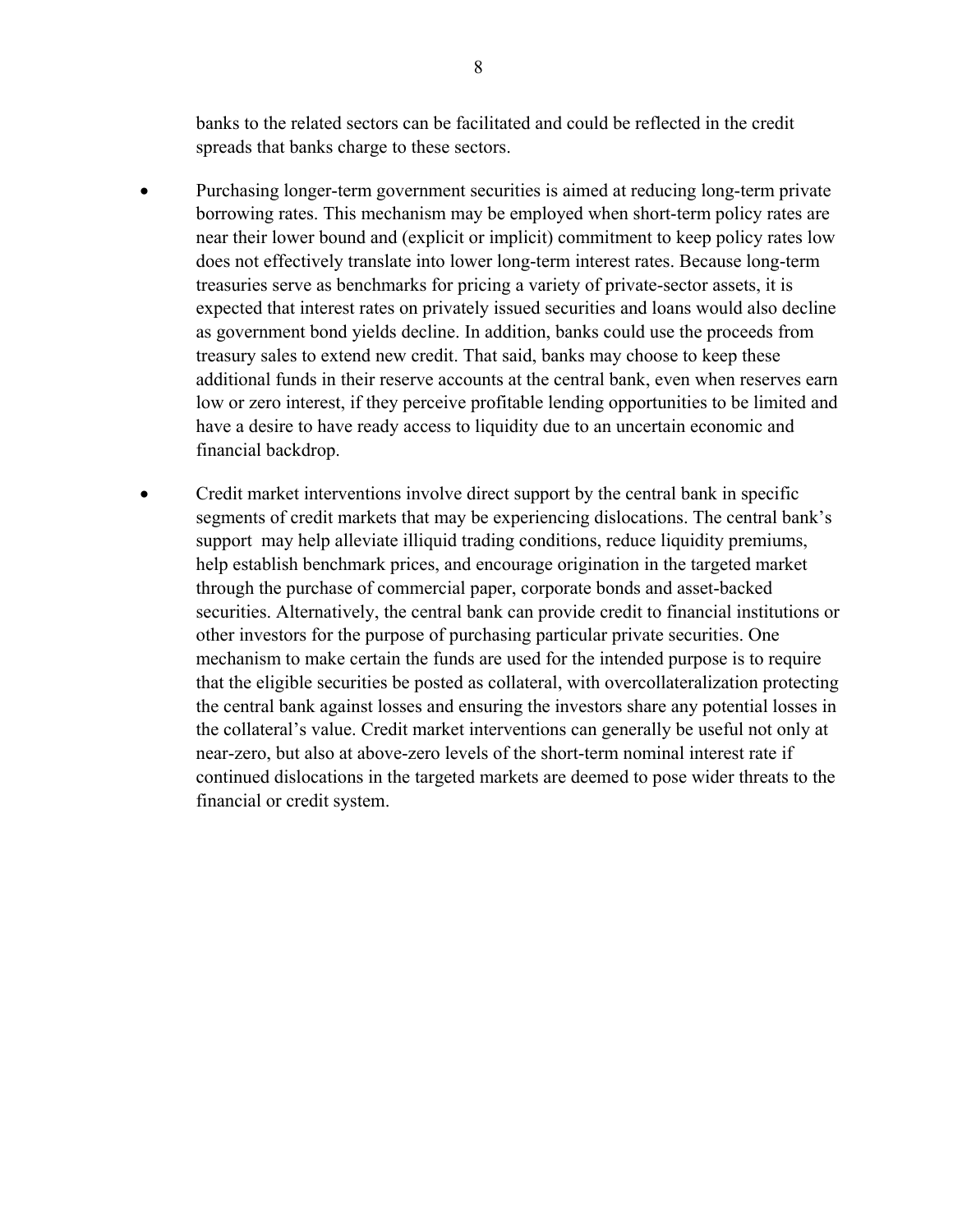#### **Box 1. Nomenclature of unconventional measures**

The discussion of unconventional approaches is often rendered confusing by inconsistent terminology. In particular, the debate is frequently couched in terms of *quantitative easing* (QE) vs. *credit easing* (CE). However, there are no generally accepted definitions for these two terms. Moreover, various choices cannot be reduced to just two options. While the main text introduces our taxonomy of measures, this box discusses commonly used phraseology.

The Bank of Japan undertook a variety of unconventional policies between 2001 and 2006 under the heading of *quantitative easing*. A key feature of that approach was targeting the amount of excess reserves of commercial banks, primarily by buying government securities, and most commentators equate this feature with QE.

Federal Reserve Chairman Bernanke (2009) contrasted that experience with the Fed's current approach, which he classified as *credit easing* (CE). He defined credit easing to encompass all Fed operations to extend credit or purchase securities. Bernanke stressed that the focus of CE was on individual markets—and hence the composition of the Fed's balance sheet, with its size being largely incidental, as opposed to the emphasis on the size under QE.

Subsequently, however, many commentators started using the term QE to mean purchases of long-term government securities and CE to mean acquisition of private assets, with agency bonds and mortgage-backed securities falling into a somewhat gray area. On the other hand, Buiter (2008) defined quantitative easing as operations to expand the monetary base and coined the term "qualitative easing" to mean a shift in the composition of central bank assets (toward less liquid and riskier ones) holding constant their total size.

The Bank of Canada (2009) refers to the purchase of government or private securities financed by creation of reserves as QE and to the acquisition of private assets in certain key markets as CE. Defined in this way, the two approaches are not mutually exclusive. Specifically, credit easing may or may not result in central bank balance sheet expansion depending upon whether its impact on reserves is sterilized. To the extent we use the terms QE and CE in this note, we employ the Bank of Canada's definitions.

Bank of England (BoE) Governor King (2009) made a distinction between "conventional unconventional" policy—purchases of highly liquid assets, such as government bonds, to boost the supply of money—and "unconventional unconventional" measures, aimed at improving liquidity in certain credit markets through targeted asset purchases. The former corresponds to the more conventional way to conduct quantitative easing, while the latter meets our definition of credit easing.

The ECB has eschewed QE and CE labels, and has dubbed its approach—centered on ample liquidity provision to Eurozone banks—*enhanced credit support* (Trichet, 2009a). While the ECB has limited its purchases of assets to the European covered bond market, full-allotment auctions have resulted in an expansion of the ECB's balance sheet and the commercial banks' excess reserves.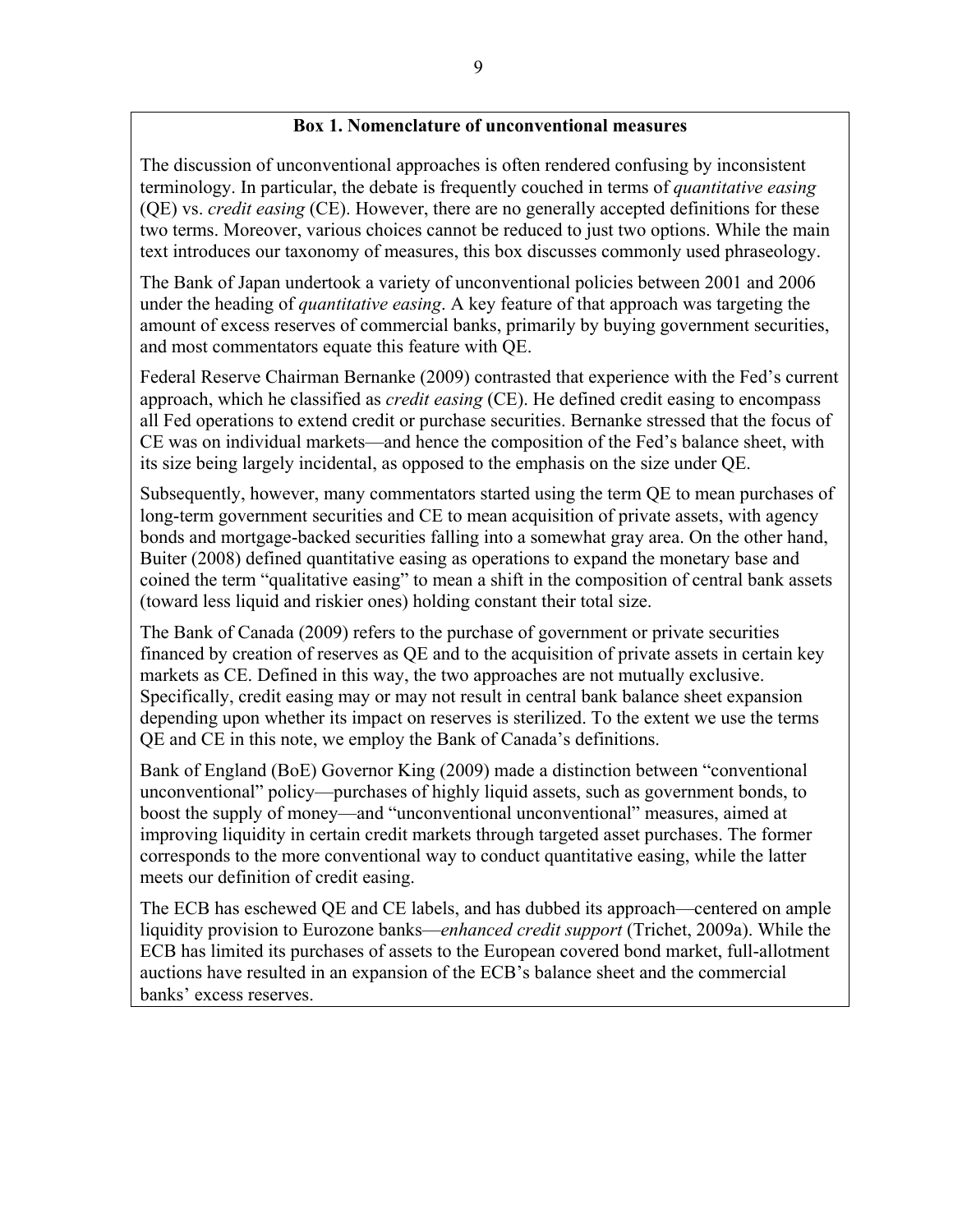- 9. Each approach has advantages and drawbacks.
- The commitment to keep interest rates low for an extended period is easy to announce. It is particularly useful when policy uncertainty is high, and would likely encourage long-term investment. However, its effectiveness hinges on credibility, and has value only to the extent that it restricts future options. If inflationary pressures erupt earlier than expected, both reneging on the commitment and sticking to it when raising interest rate appears to be clearly called for could damage the central bank's credibility.
- Increasing bank reserves via central bank liquidity facilities can be implemented easily as it relies on the ordinary channel of credit creation. It does not expose the central bank to considerable credit risk and reduces the risk of bank runs. Liquidity measures can be self-unwinding and do not pose exit problems. However, they may not translate into larger amounts of credit provided to households and firms if banks are concerned about their capital adequacy, are in the process of reducing the size and the level or risk embedded in their balance sheets, and/or are risk averse due to a weak economic backdrop in which to lend.
- Purchases of long-term securities, particularly treasuries, are familiar operations with minimal credit risk. They send a clear signal of the central bank's desire to lower long-term rates—and may also be seen as a way to commit to an accommodative stance for an extended period, as such operations will take time to unwind. However, these purchases may not have a significant impact if they account for a small share of a deep government bond market. In fact, if monetization of fiscal deficits is perceived as reducing policymakers' macroeconomic discipline, long-term interest rates may rise reflecting higher inflation expectations and risk premiums.<sup>5</sup> Moreover, even if treasury yields fall, this may not have much affect on private borrowing rates and credit market risk premiums as heightened risk aversion reduces the substitutability between government and private assets. In addition, buying treasuries at the bottom of the cycle exposes the central bank to potential capital losses once yields start to rise as the economy recovers, unless they are treated as hold-to-maturity assets.
- Providing credit directly to end borrowers may be more effective than going through banks when banks' capacity and/or willingness to lend are impaired. The activity may also provide a strong signal to market participants—demonstrating through more aggressive and unconventional action that the central bank is ready to go to great

 $\overline{a}$ <sup>5</sup> Although higher inflation expectations are not undesirable following a deflationary shock, moving them up through higher fiscal deficits is hardly an ideal mechanism.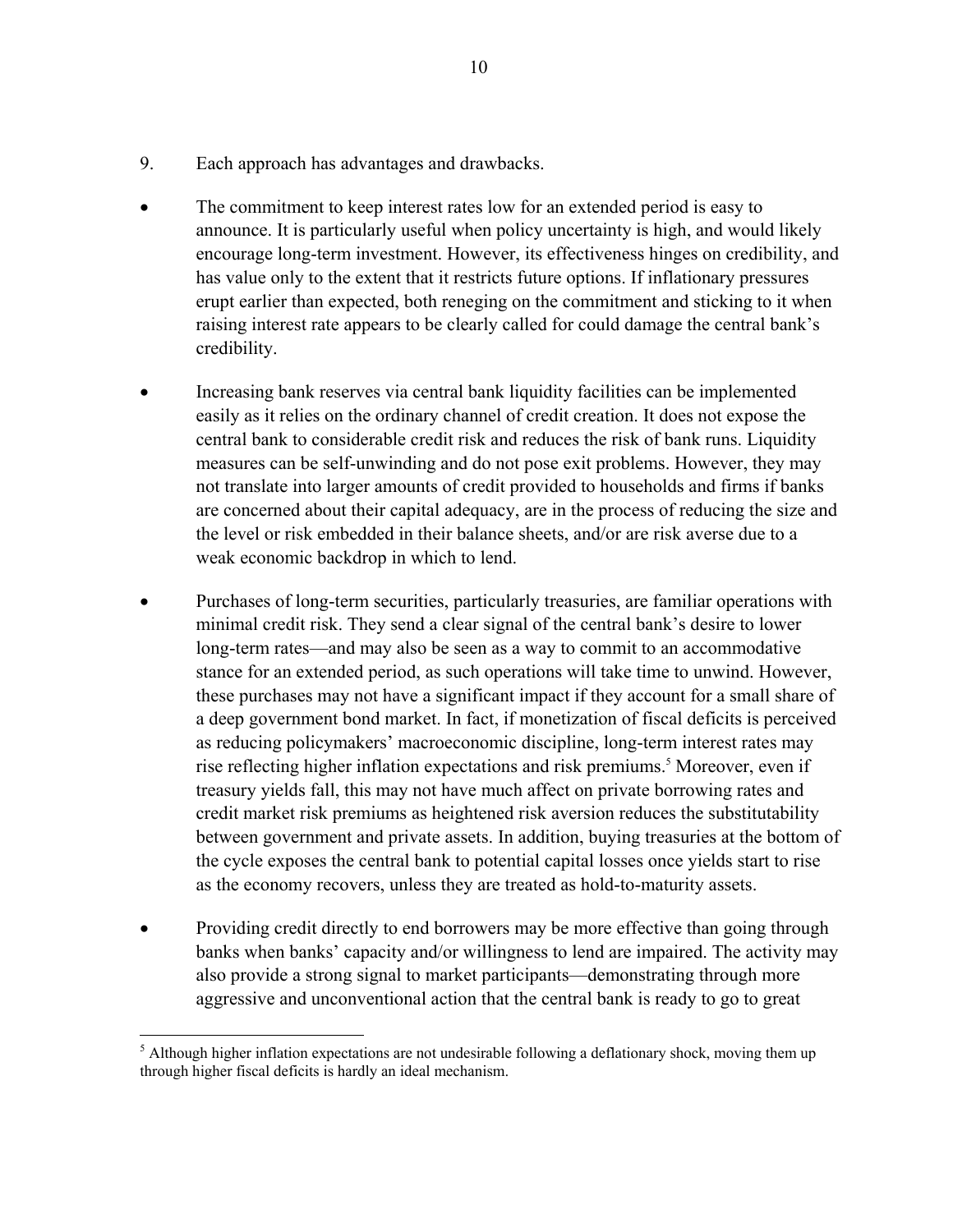lengths to revive the economy. The central bank can be selective, targeting particularly important and distressed markets. However, credit market interventions present logistical challenges and potentially expose the central bank to greater credit risk than in the past, although some risk-sharing mechanisms have been included in these operations to address this concern. Moreover, such interventions could distort relative prices, potentially hurt commercial bank profitability, and favor some segments of the credit markets while damaging others.

#### **III. MEASURES TAKEN BY G-7 CENTRAL BANKS<sup>6</sup>**

10. Since the early days of the financial crisis, advanced country central banks have taken resolute steps to enhance liquidity provision to the financial system (Table 1). Their initial reaction was to dramatically increase the size of liquidity operations. This was followed by steps to broaden the scope of current operations and introduction of new ones to address specific stresses. In particular, to alleviate stress in term markets, central banks extended the maturity of their lending operations. To help overcome market fragmentation and shortage of high-quality collateral triggered by a flight to quality, they expanded the list of eligible collateral for repurchase operations. The ECB—which even before the crisis had a large list of counterparties for its liquidity facilities and the least restrictive collateral rules—was at the forefront of these efforts and made enhanced liquidity provision a linchpin of its approach for dealing with the crisis.

11. As the flow of credit from depository institutions cross-border to foreign banks and to the nonbank financial sector was curtailed, several central banks expanded access to their lender-of-last-resort facilities. In addition, the Fed created a new lending facility to address banks' reluctance to use its discount window, which had a stigma attached to it.<sup>7</sup> Specifically, the Fed introduced the Term Auction Facility (TAF), which employed an anonymous auction system to lend funds to depository institutions. The Fed eventually cooperated with other major central banks to extend the TAF to foreign banks. It also entered into reciprocal currency swap arrangements with other central banks to increase the availability of dollar funding outside the United States. The ECB also signed similar agreements with the central banks of several European countries to improve the provision of euro liquidity to their banking sectors. Moreover, in order to provide some investment banks with access to lenderof-last-resort funding, the Fed also introduced the primary dealer credit facility (PDCF), which was similar in nature to the TAF but intended for broker-dealers. Finally, to increase the supply of high-quality collateral like U.S. treasuries and U.K. gilts available to financial institutions, the Fed introduced the Term Securities Lending Facility (TSLF) and the BoE the

 $\overline{a}$ 6 Box 2 summarizes historical experience with unconventional monetary policy.

 $<sup>7</sup>$  This stigma relates to the perception that a bank that accesses the discount window facility could be relatively</sup> easily identified, and therefore such a bank could face significant pressures from its investors, depositors, and speculators once it draws on the facility.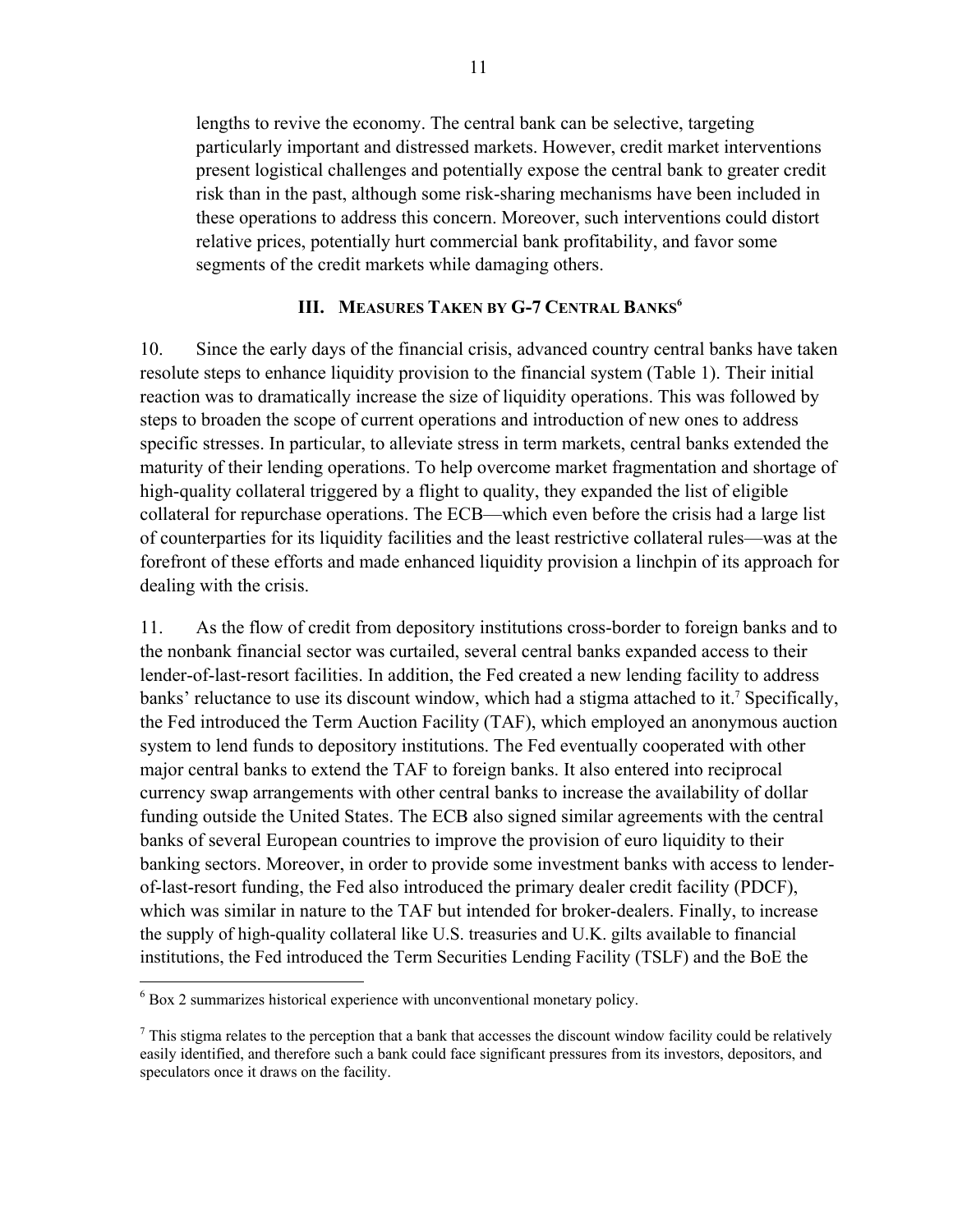Special Liquidity Scheme (SLS). The ECB expanded eligible collateral for its operations and offered supplementary longer-term tenders.

12. In the initial phase of the crisis, even as monetary authorities sought to improve money market functioning, their liquidity providing efforts were offset by liquidity draining over the course of their respective maintenance periods, so that no significant net new base money was added to the financial system. This approach had implications for the composition but not the size of central bank balance sheets and had a flavor of a large-scale lender-of-last-resort action.<sup>8</sup> However, after the collapse of Lehman Brothers, central banks accelerated policy rate reductions and began expanding their balance sheets to support credit more directly.

13. One can observe considerable diversity in approaches taken to date among the G-7 central banks (Figure 1). The Fed has advanced far ahead on the path of credit easing, having employed a variety of unconventional measures on a large scale. It has been purchasing government bonds as well as the debt and mortgage-backed securities issued by the U.S. government-sponsored enterprises (GSEs) to bring down their yields and encourage investors to switch to riskier assets. These actions are aimed at reducing long-term funding costs, especially residential mortgage rates, and increasing bank reserves. The Fed has also set up facilities to support the commercial paper market by buying such paper directly from issuers or through money market mutual funds (Box 3). Finally, through the Term Asset-Backed Securities Lending Facility (TALF) the Fed has sought to enhance liquidity and jump-start the private-sector securitization market by providing funding and limiting the downside risk of investors in asset-backed securities. Through its diverse tools, the Fed not only has provided ample resources for banks to lend, but also in some cases bypassed them to give credit directly to lenders and investors, or facilitated credit flows by making funding contingent on lending. In addition, the Fed has stated that the policy rate is likely to stay exceptionally low "for an extended period."

 $\overline{a}$ <sup>8</sup> Central banks were also involved in more direct rescue operations for several large banks and other financial institutions.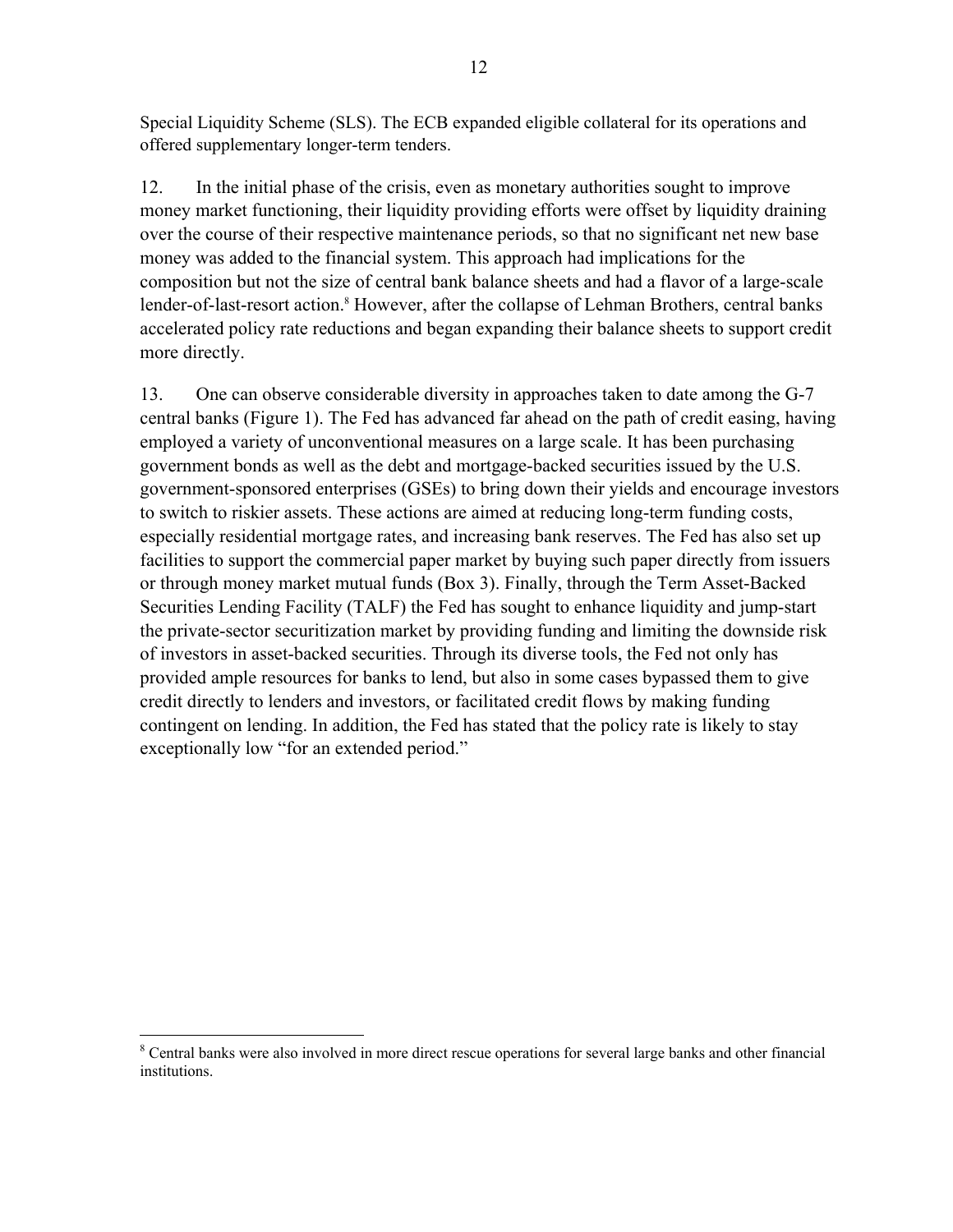### **Box 2. Past Experience with Unconventional Monetary Policy**

Japan's experience in 1999–2006 provides the prime case study of unconventional measures. Following a bout of deflation, the Bank of Japan (BoJ) introduced in early 1999 the zero interest rate policy (ZIRP), committing to keeping the interbank overnight rate at zero until "deflationary concerns are dispelled." After a brief recovery of the economy, which pushed year-on-year change in core CPI above zero for just one month, the BoJ lifted ZIRP in August 2000.

However, the collapse of the dot-com bubble and slowdown of the world economy made another recession a possibility. As the overnight rate was still close to zero despite the exit from ZIRP, the BoJ had to take extraordinary measures. On March 19, 2001, it introduced a quantitative easing policy (QEP) and simultaneously committed to keeping the policy rate at zero until "the core CPI registers stably a zero percent or an increase year on year." The BoJ's quantitative easing set a target on bank reserves at the BoJ at around 5 trillion yen. In addition, the BoJ also announced that it would increase the amount of its outright purchases of long-term Japanese government bonds. The BoJ subsequently increased its target for reserves to 30-35 trillion yen before terminating QEP on March 9, 2006. In addition, the BoJ supported lending through special operations to facilitate corporate financing.



 Analysts disagree whether the unconventional policies improved the performance of Japan's economy, as the counterfactual is difficult to establish. Most believe that the failure to deal resolutely with the undercapitalized banking system had doomed the monetary and fiscal efforts to reignite the economy.

Evidence is more positive on the narrower issue of the ability of unconventional monetary policy to affect financial variables. For example, Okina and Shiratsuka (2004) show that the commitment to low rates under ZIRP affected policy rate expectations. Bernanke, Reinhart, and Sack (2004) suggest that QEP was effective in lowering the yield curve. The same authors provide evidence that the Fed's communication strategy in 2003, when its statements sought to reassure the markets that monetary accommodation would be maintained "for a considerable period," were effective in guiding market expectations of policy rates.

Japan's experience is also relevant for exit. After QEP officially ended, the BoJ was able to reduce the size of its balance sheet and excess reserves fairly quickly, although not all the way to its late-1990s level. It curtailed sharply its funds-supplying operations and started gradually to reduce its holdings of government securities. It also began slowly to divest stocks acquired—on a fairly small scale—from commercial banks, but the process was interrupted by the current crisis. It should be noted, however, that the policy rate was raised only marginally—to 50 basis points—over the year that followed the termination of QEP.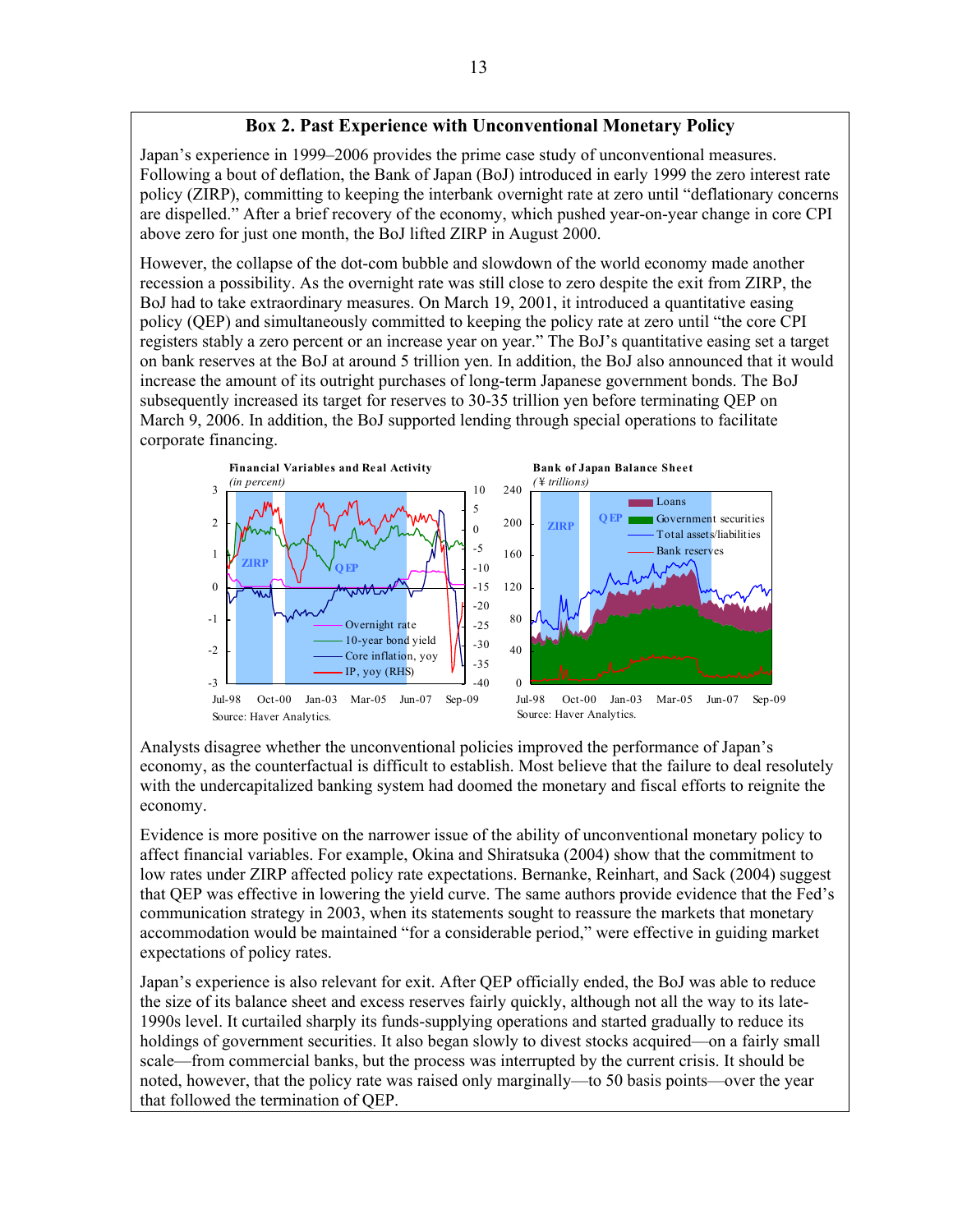#### **Box 3. Fed's Facilities for Liquidity Provision to Key Credit Markets**

*The Asset-Backed Commercial Paper Money Market Mutual Fund Liquidity Facility* (AMLF) provides non-recourse loans to depository institutions and bank holding companies to finance purchases of high-quality asset-backed commercial paper (ABCP) from money market mutual funds (MMMFs). The banks face no credit risk and have zero risk weighting on these purchases. Effectively this facility indirectly guarantees a liquid market for high-rated ABCP holdings of MMMFs, thus encouraging them to remain invested in such paper. It was introduced after a particular MMMF's net asset value fell below par because of its investments in Lehman Brothers, triggering redemptions from other MMMFs. This stressed the commercial paper market as MMMFs had to sell their holdings to meet the increased call for redemptions.

*The Commercial Paper Funding Facility* (CPFF) provides credit *directly* to issuers of unsecured and asset-backed commercial paper. Through the CPPF, the Fed finances a special-purpose vehicle (SPV) that purchases top-rated 3-month commercial paper directly from issuers. To reduce credit risk for the Fed, the Treasury has made a special deposit in support of CPFF. The facility eliminates rollover risks on terms that are not punitive, but less attractive than those prevailing in the private market before the crisis.

*The Money Market Investor Funding Facility* (MMIFF) was conceived as an additional support to MMMFs and other money market investors, as it would fund purchases of certificates of deposit (CDs), bank notes, and commercial paper (CP) with maturities up to 90 days issued by highly rated financial institutions. The program had a complicated structure, with the Fed providing senior, secured financing to several SPVs established by the private sector. The SPVs would finance themselves by selling ABCP and by borrowing under the MMIFF. In order to limit the Fed's exposure to credit losses, the SPVs would issue subordinated ABCP (i.e., subordinate to the Fed's claim on the SPV's assets) equal to 10% of the asset's purchase price to the asset seller. The facility had not been tapped, as AMLF, CPFF, and FDIC guarantees provided adequate liquidity to the investors in and issuers of short-term bank liabilities, and expired on October 30, 2009.

The *Term Asset-Backed Securities Loan Facility* (TALF), operational since March 25, aims to support credit supply to consumers and businesses by facilitating securitization, which was a critical channel of credit supply and bank financing in the pre-crisis period. Through the TALF, the Fed provides 3 and 5-year non-recourse loans to holders of eligible asset-backed securities (ABS) in order to encourage the origination of new ABS and/or to improve trading liquidity in some forms of existing ABS. The program is authorized to lend up to \$200 billion. The eligible ABS include high-quality newly issued ABS collateral backed by student, auto, credit card, small business, and commercial mortgage loans (CMBS). Overcollateralization—wherein TALF borrowers must pledge a larger amount of ABS collateral than the loan amount—ranges from 5 to 16 percent, depending on collateral and maturity. The interest rate on the loan is generally set at 100 basis points above 1-month LIBOR for floating rate loans (backed by floating rate ABS) or above the 3-year LIBOR swap rate for fixed rate loans. The Fed's balance sheet mitigates its risk via overcollateralization and a \$20 billion capital infusion from the Treasury. By accepting CMBS issued before January 1, 2009 (so-called "legacy" CMBS), the TALF works in tandem with the Treasury's Public and Private Investment Program (PPIP) to improve trading conditions for these securities.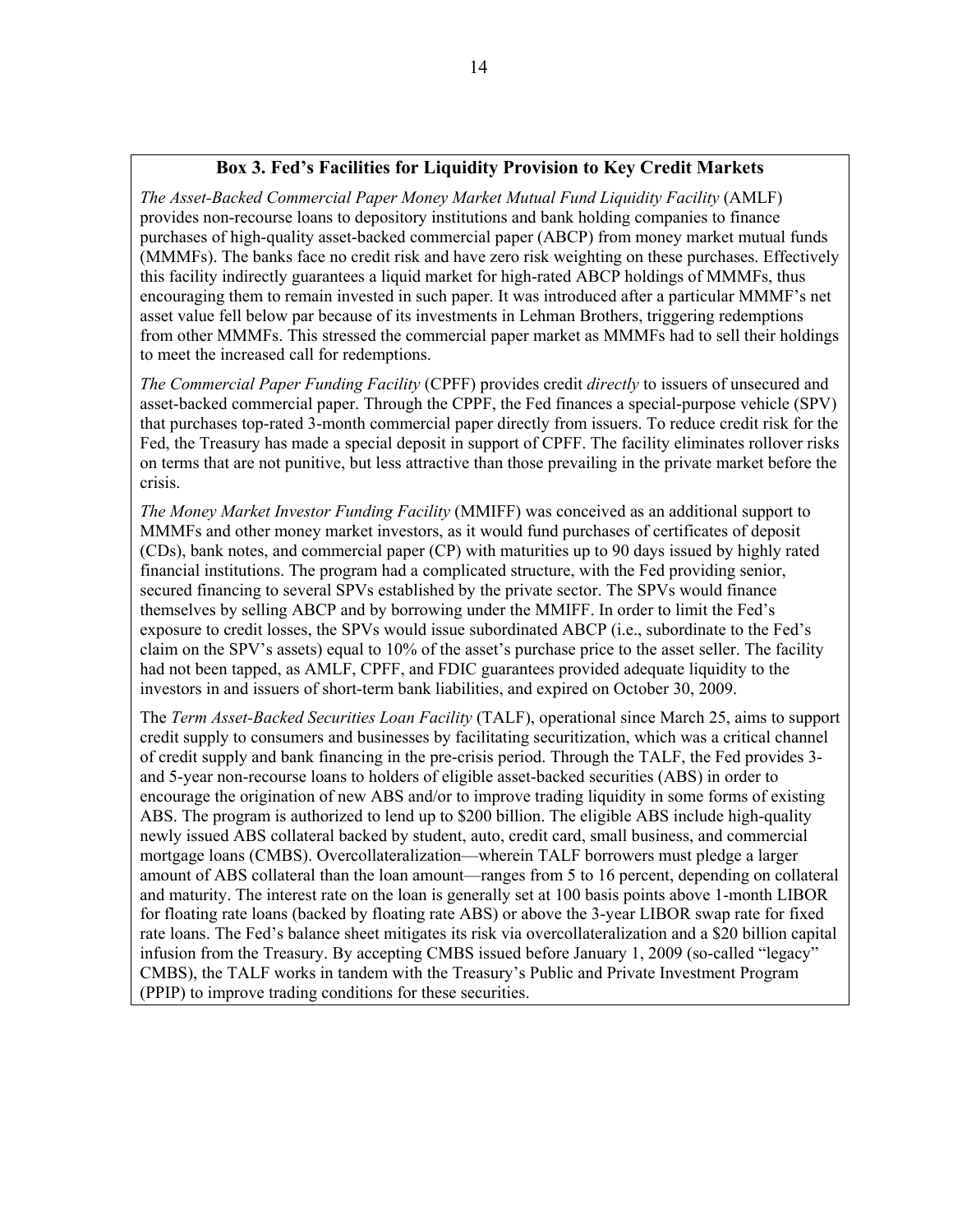14. The Bank of England rivals the Fed in the size of the balance sheet expansion, but its approach has been quite different.<sup>9</sup> Although it has put in place a program for purchasing private-sector securities to alleviate stress in particular markets, efforts to stimulate the economy are based largely on money creation through government bond purchases (Figure 2). In particular, the BoE was authorized by HM Treasury to purchase up to  $£150$  billion of assets, including a maximum of ₤50 billion of private-sector assets, financed through the issuance of central bank reserves. On that authority, the BoE announced on March 5 a 3 month Asset Purchase Program (APP) to purchase ₤75 billion worth of assets, mostly medium and long-term U.K. government notes and bonds (gilts). Subsequently it extended the term and scaled up the target amount twice to currently ₤175 billion. This amounts to 41 percent of outstanding gilts in the relevant maturity range and nearly 80 percent of planned debt issuance in FY2009. The £50 billion credit easing component of the Bank's unconventional policy authorizes the BoE to purchase a broad range of high-quality private assets, including commercial paper, corporate bonds, paper issued under the Credit Guarantee Scheme (CGS), syndicated loans and asset-backed securities created in viable securitization structures. However, at the moment facilities for only the first two asset classes have been active, with net purchases totaling around ₤1 billion each of commercial paper and corporate bonds.

15. The Bank of Japan's approach is similar to that of the Bank of England, in that it has undertaken some purchases of private assets, but focuses largely on money creation via purchases of government bonds. However, the scale of operations

#### **Figure 2. Outright Holdings of Securities by Central Banks 1/**





Sources: Haver Analytics and Bank of England. 1/ Government and agency bonds - change since end-2008.

<sup>&</sup>lt;sup>9</sup> See Meier (2009) for an in-depth analysis of the Bank of England's unconventional policies.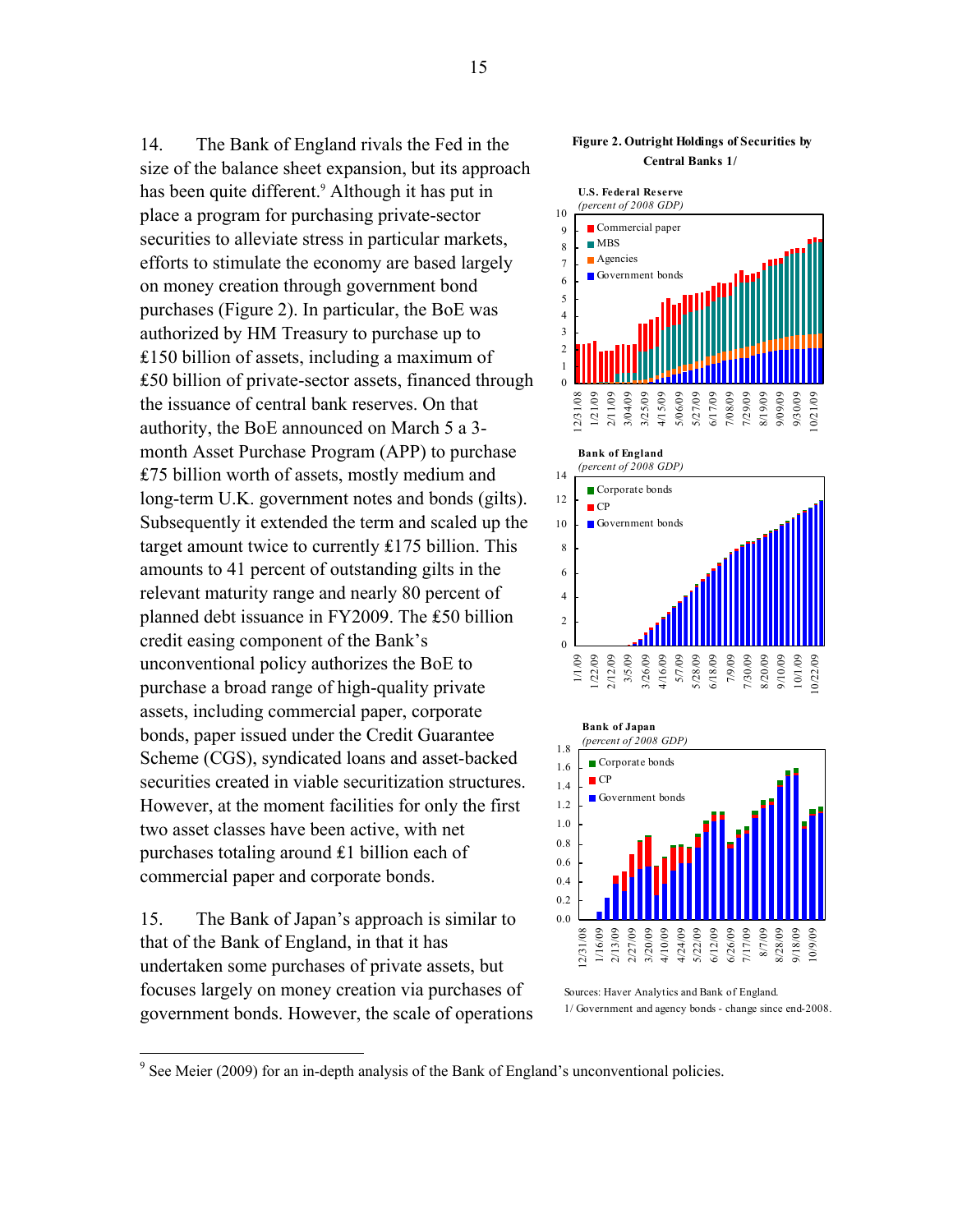is much smaller. The Bank of Japan has gradually scaled up the size of its outright purchases of government bonds from ¥1.2 trillion per month (the level set in October 2002) to ¥1.4 trillion in December 2008, and then to ¥1.8 trillion per month starting in March. At the latest rate, annual purchases would amount only to 2½ percent of the federal debt outstanding in early 2009—but close to 50 percent of the net bond issuance projected for 2009, providing an important source of financing for the government. On the other hand, even at that pace, BoJ's bond purchases are not much larger than amortization.

16. In addition to increasing bank reserves through government bond purchases in a manner reminiscent of its policy in the early 2000s of quantitative easing, the BoJ has been purchasing private sector securities to alleviate stress in particular market segments. In particular, it has purchased high-grade commercial paper and corporate bonds with remaining maturity of less than a year. However, these operations are rather small, with BoJ commercial paper holdings barely exceeding one percent of its balance sheet (compared to nearly 18 percent at its peak for the Fed), and the limit on these holdings—¥3 trillion—is under 3 percent of the BoJ balance sheet size, and 16 percent of Japan's commercial paper market. BoJ's corporate bond holdings are currently negligible, and the limit is set at ¥1 trillion. In addition, in October 2008 the Bank suspended divestment of stocks it acquired to support the economy in the early 2000s. Then in February 2009 it started purchasing stocks from Japanese financial institutions to help reduce their exposure to market risk. This program is also limited to ¥1 trillion.

17. The European Central Bank has followed a strategy of "enhanced credit support." It has boosted its liquidity facilities and expanded its balance sheet considerably, but has not engaged in outright purchases of government paper. Until recently, the ECB had not supported credit markets directly, but it greatly facilitated issuance of private securities and provision of certain types of loans by accepting them as collateral in its refinancing operations. It has gone the furthest among major central banks in expanding the range of acceptable collateral and the term of its liquidity providing operations.<sup>10</sup> It auctioned off an unprecedented €442 billion of one-year funds at one percent in late June and another  $E$ 5 billion in late September. Finally, to support the housing market, the ECB has initiated a  $\epsilon$ 60 billion program to buy covered bonds over the course of 12 months, with purchases starting in July 2009.

18. The Bank of Canada is the only major central bank besides the Fed to have committed to maintaining low policy rates until there are clear signs of recovery. Moreover, in its latest statements it has made a "conditional commitment" to keep the interest rate at its effective low bound of 25 basis points until the end of the second quarter of 2010, pioneering the communication of a specific end date for this type of guidance. While expanding its

 $\overline{a}$  $10$  Even before the crisis the ECB accepted a broader range of collateral—including even commercial bank loans—than other major central banks.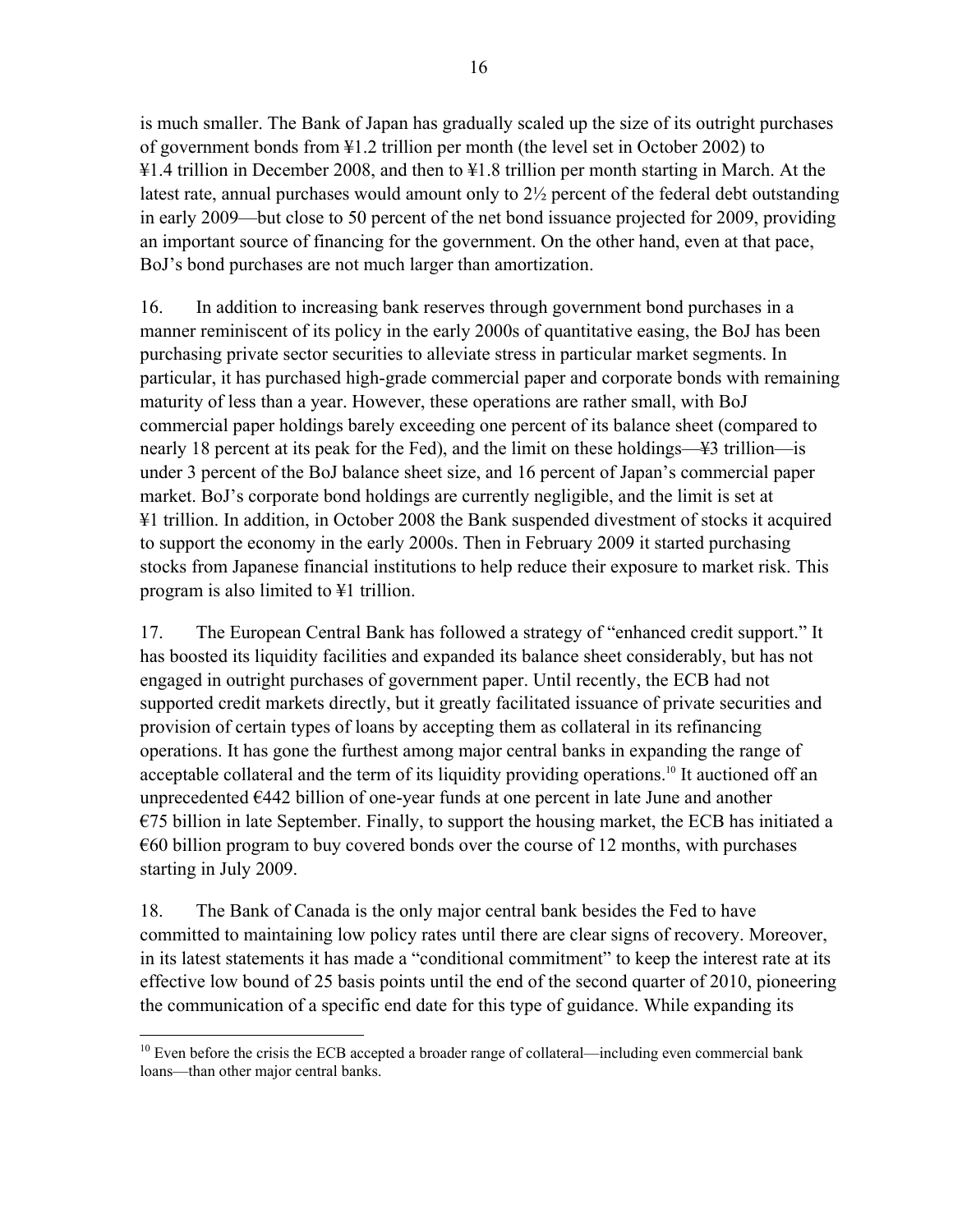liquidity operations, the Bank of Canada has taken very limited steps in the other areas, but it has preemptively put together a framework for quantitative and credit easing and has indicated that it is prepared to use such instruments if needed to achieve its inflation objective.

19. What can account for the considerable difference in the extent to which G-7 central banks have relied on different unconventional approaches? Faced with an arguably unprecedented set of issues—a global financial crisis, near-simultaneous burst of several asset-price bubbles, breakdown of securitization, collapse of confidence, synchronized recession—central banks had to explore measures based on individual country circumstances and without much support from economic theory or prior experience, and understandably came up with somewhat different solutions. There also appears to be a conceptual disagreement on the usefulness of providing explicit guidance regarding the future path of interest rates. Largely, however, the differences in responses can be attributed to the differences—real or perceived—in the countries' circumstances. Such circumstances include the depth and timing of recessions or slowdowns in individual countries, the relative roles played by banks and capital markets in credit allocation, the severity of the problems in the financial system, the flexibility of preexisting institutional arrangements, political environments and structures, and actions taken by the nonmonetary authorities.

20. In particular, in the early stages of the crisis the ECB appeared to be relatively more optimistic about the outlook. Consequently, it had focused on liquidity support for struggling banks much more than on stimulating demand through rate cuts or quantitative easing. More importantly, the nonfinancial private sector in Europe relies much more on the banking

system for credit than on securities markets (Figure 3), and the authorities' efforts have appropriately focused on ensuring the banks are strong and have adequate resources to lend. Even in the United Kingdom, outstanding corporate bonds of domestic nonfinancial issuers total about ₤15 billion, with another ₤7 billion in commercial paper, so even the fairly small allocation for private assets under the APP amount to a nonnegligible share of these markets.<sup>11</sup> Moreover, with a broad access to its lending window to begin with, there was less need for the ECB to introduce new facilities. At the same time, if the transmission mechanism through banks is impaired, credit

 $\overline{a}$ 



<sup>&</sup>lt;sup>11</sup> However, the market is much larger if financial issuers and foreign corporations issuing sterling debt are included.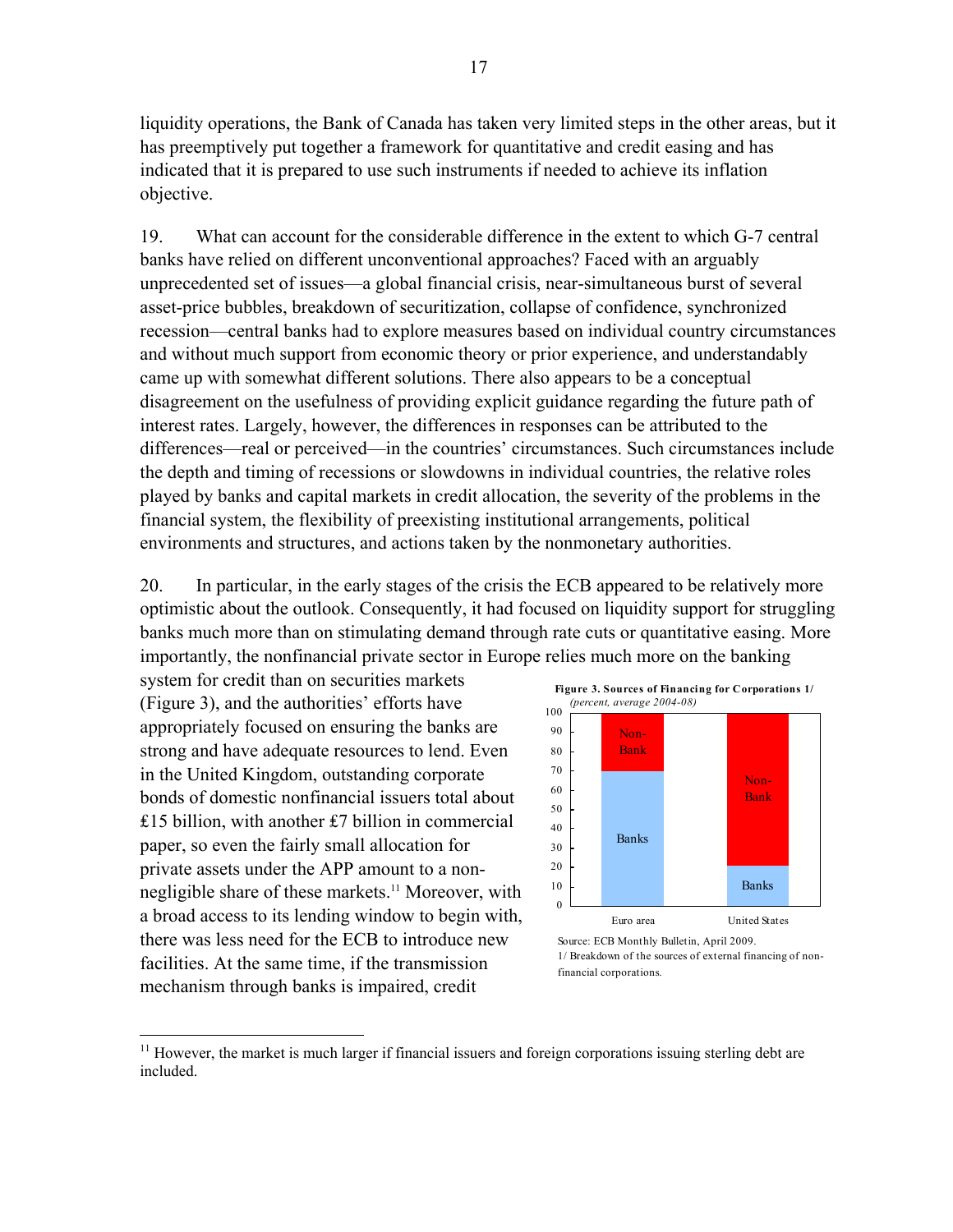easing is worth contemplating even in countries with traditionally large reliance on the banking system, as a way to go around the temporarily blocked traditional channel.

21. Canada has emerged as one of the few countries whose financial system has not been damaged severely by the financial crisis, and the Bank of Canada until recently could afford to rely largely on conventional measures to support the economy in the face of external shocks. However, with economic prospects dimming and a global rise in risk aversion, Canadian banks have been tightening credit conditions, while the Bank of Canada has exhausted room for interest rate cuts. Consequently, the BoC is guiding interest rate expectations and has a framework for quantitative and credit easing in the event the outlook deteriorates. In a similar vein, although Japan's financial institutions were not highly exposed to U.S. toxic assets, their losses on stock holdings and expected rise in delinquencies have made them reluctant to lend, prompting the Bank of Japan to initiate some limited credit easing measures.

22. Finally, the actions of the legislative and executive branches of government shape the environment in which central banks and financial systems operate. G-7 governments have taken numerous actions to support financial institutions (Table 2). Guarantees of bank debt and deposits decreased bank reliance on wholesale funding such as through commercial paper and repurchase agreements. In certain countries the government has taken a leading role in providing support to credit markets, reducing the need for central bank operations. For example, in Canada the government has been purchasing insured mortgage pools from financial institutions, as well as term asset-backed securities. In the U.K., the government is leading the effort to restart residential mortgage securitization through its guarantee program, and the Development Bank of Japan has started outright purchases of commercial paper.

23. It should be noted that while all central banks pledge prudence in their credit easing operations, there is considerable differentiation in their exposure to credit risk. The Fed has accumulated the largest portfolio of risky private-sector securities among the major central banks, with the understanding, initially implicit, but now partly formalized in the setup of the CPFF and TALF and in a joint Fed–Treasury statement, that ultimately the Fed's losses, if any, will be borne by the government.<sup>12</sup> In the U.K., the government authorized asset purchases by the Bank of England in a formal exchange of letters between the Governor and the Chancellor. The Bank is explicitly indemnified by the Treasury from any losses arising from these purchases. The supranational nature of the European Central Bank may have contributed to its reluctance to buy assets.

 $\overline{a}$ <sup>12</sup> The Fed is protected against losses by its focus on purchasing highly rated securities, overcollateralization, and the government's support for the GSEs.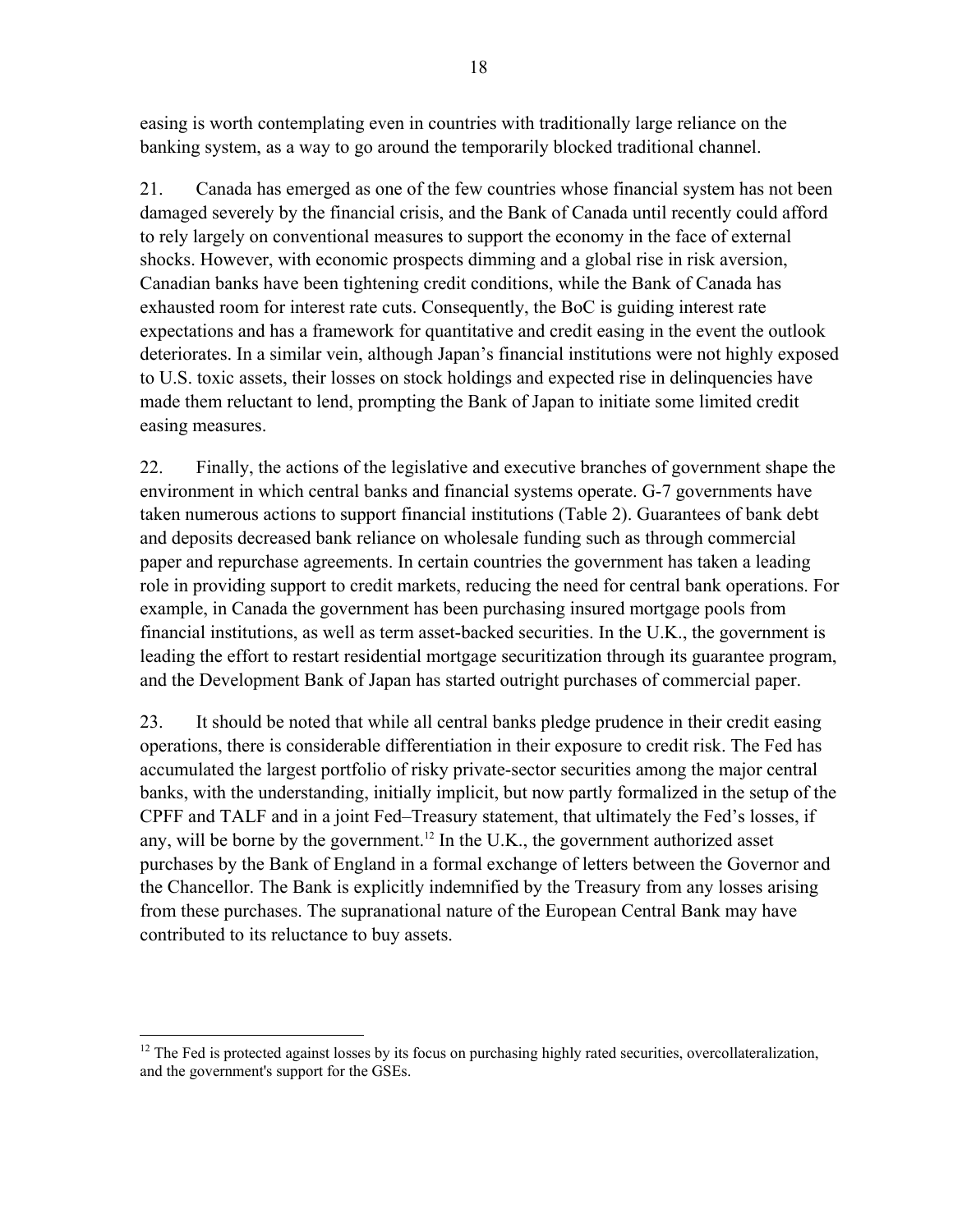#### **IV. EFFECTIVENESS OF UNCONVENTIONAL POLICIES**

24. Taken collectively, policy actions, notably by major advanced country central banks, have contributed to the reduction in systemic tail risks following the bankruptcy of Lehman Brothers and to the recent improvements in market confidence and risk appetite, as well as to the bottoming out in G-7 economies. However, financial indicators suggest that some policies are proving to be more successful than others and that central banks may need to take further actions if market conditions regress. Moreover, market developments highlight the limits to which central bank interventions can arrest the forces of global deleveraging and weakening aggregate demand, and signal that continued and potentially further public interventions may be needed to address on-going credit constraints. As highlighted in the IMF's April 2009 Global Financial Stability Report (GFSR), "without a thorough cleansing of banks' balance sheets of impaired assets, accompanied by restructuring and, where needed, recapitalization, risks remain that banks' problems are likely to keep the credit capacity of the financial systemic too low to support the economic recovery" (p. XV).

25. Gauging the effectiveness of central bank measures is difficult because transmission to the economy is complex and opaque. A number of factors influence market conditions, and the impact of individual policies is difficult to isolate, especially from the impact of fiscal and non-central-bank financial policy actions taken over the crisis period. Moreover, it is difficult to determine what would have happened if the central banks had not taken action, especially given the relatively low level of market confidence that has prevailed since the crisis started.

26. This analysis focuses on the observable effects of central bank interventions on credit conditions, especially on credit market interest rates, spreads, and volumes. It reviews the various transmission channels of policy: broad credit, bank lending, and interest rates, as well as the impact of policies on specifically targeted markets.



27. Forceful monetary easing and virtually unlimited offers of liquidity by major central banks have helped to reduce the extreme financial stress and tightness in financial conditions that prevailed following the bankruptcy of Lehman Brothers. Moreover, a few authorities, like the Federal Reserve and Swiss National Bank, directly participated in the rescue efforts for specific large, highly



Source: IMF Staff. FSIs consist of 7 financial market variables, including the beta of banking stocks, the TED spread, the slope of the yield curve, corporate bond spreads, stock market returns, stock market volatility, and exchange rate volatility.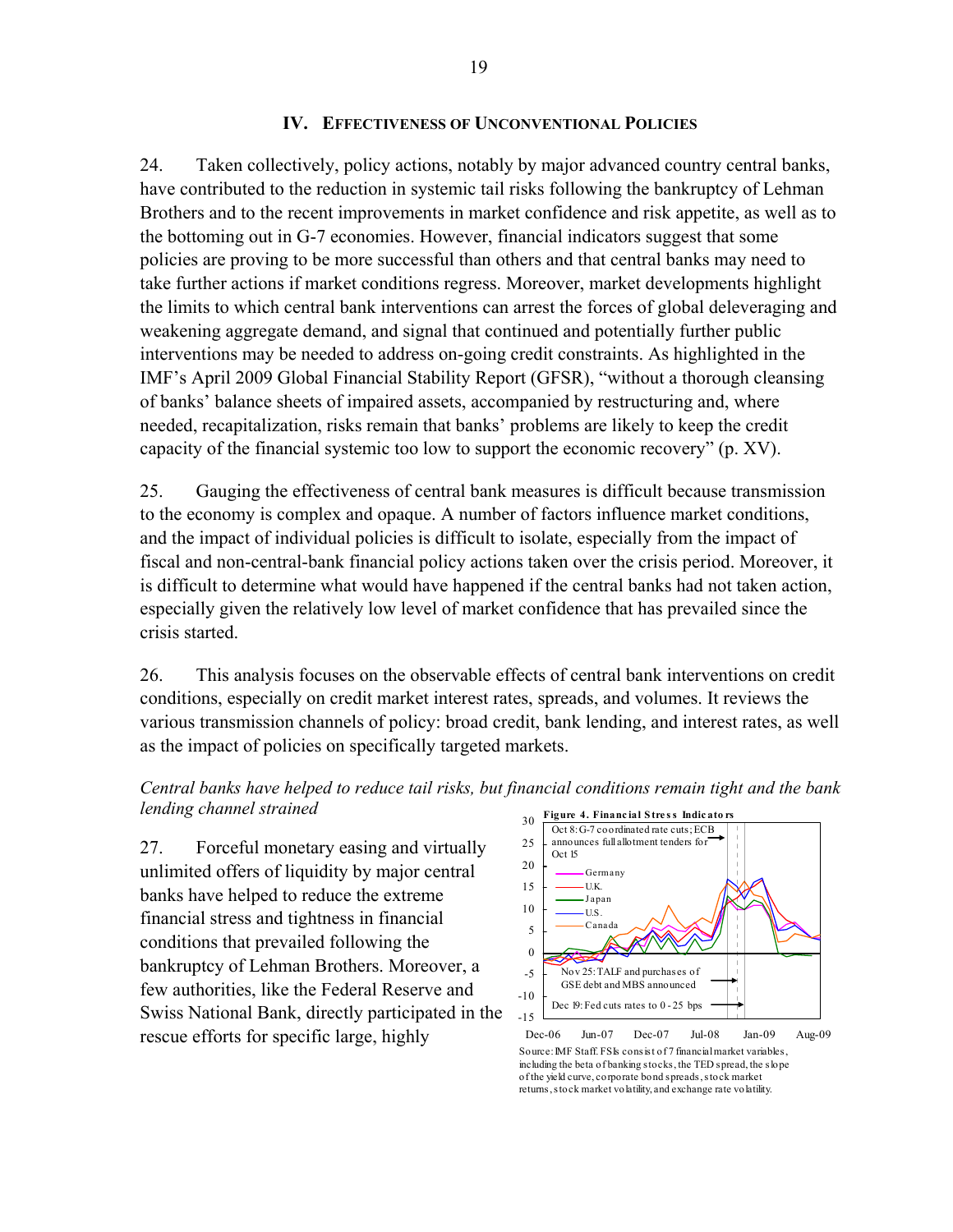interconnected financial institutions. $^{13}$  As a result, the IMF's financial stress indices (FSIs, Figure 4)<sup>14</sup> for the major advanced economies have all dropped, with some falling below their pre-Lehman bankruptcy levels. Central bank efforts have helped to reduce the systemic tail risks, including the potential for cascading insolvencies in the financial sector. Broad measures of financial conditions (Figure 5) have also improved, partly due to the significant drop in

 $\overline{a}$ 



2/ Bank o f Canada, Bank o f England, ECB, Federal Res erve, Riks bank, SNB cut rates by 50 bps with s tro ng s uppo rt by Bank o f J apan. The ECB recinded the rate cut and ins tead anno unced full allo tment tenders at main refinancing rate.

real short-term rates. However, conditions remain tight relative to their pre-crisis levels, especially for some regions where higher real effective exchange rates and lower equity market capitalization (in Europe and Japan) have offset the decline in interest rates.

28. Despite the tremendous infusion of liquidity by central banks and the capital and guarantees provided by other agencies, the bank lending channel remains strained. Central banks have a more limited role in meeting the potential capital needs of banks and strengthening their capacity for new lending. Although many mature market banks have increased their capital adequacy via public and private capital raising, these efforts appear to have primarily stabilized the banking system, but not enough capital has been raised to adequately support lending and the economic recovery.<sup>15</sup> Bank lending to the private nonfinancial sector has decelerated rapidly in the Euro area and the United States, and turned negative in the United Kingdom (Figure 6). The decline in total lending also looks dramatic (Figure 7). Still, were it not for official interventions, credit flows would likely have fallen much more—beyond comparison with any other postwar recession—given the magnitude of the shock. Surveys from the ECB and the Fed indicate that banks are still tightening lending

<sup>&</sup>lt;sup>13</sup> The Bank of Japan also stands ready to purchase equity holdings and subordinated debt of major Japanese banks.

<sup>&</sup>lt;sup>14</sup> The FSIs consist of seven financial market variables, including the beta of banking stocks, the TED spread, the slope of the yield curve, corporate bond spreads, stock market returns, stock market volatility, and exchange rate volatility (Balakrishnan and others, 2009).

<sup>&</sup>lt;sup>15</sup> The October 2009 GFSR explains (p. 27) how the lending capacity of banks in the euro area, the United Kingdom, and the United States is projected to decline in both 2009 and 2010, contributing to a potential exante gap between total nonfinancial borrowing needs and the total capacity of the system to provide credit.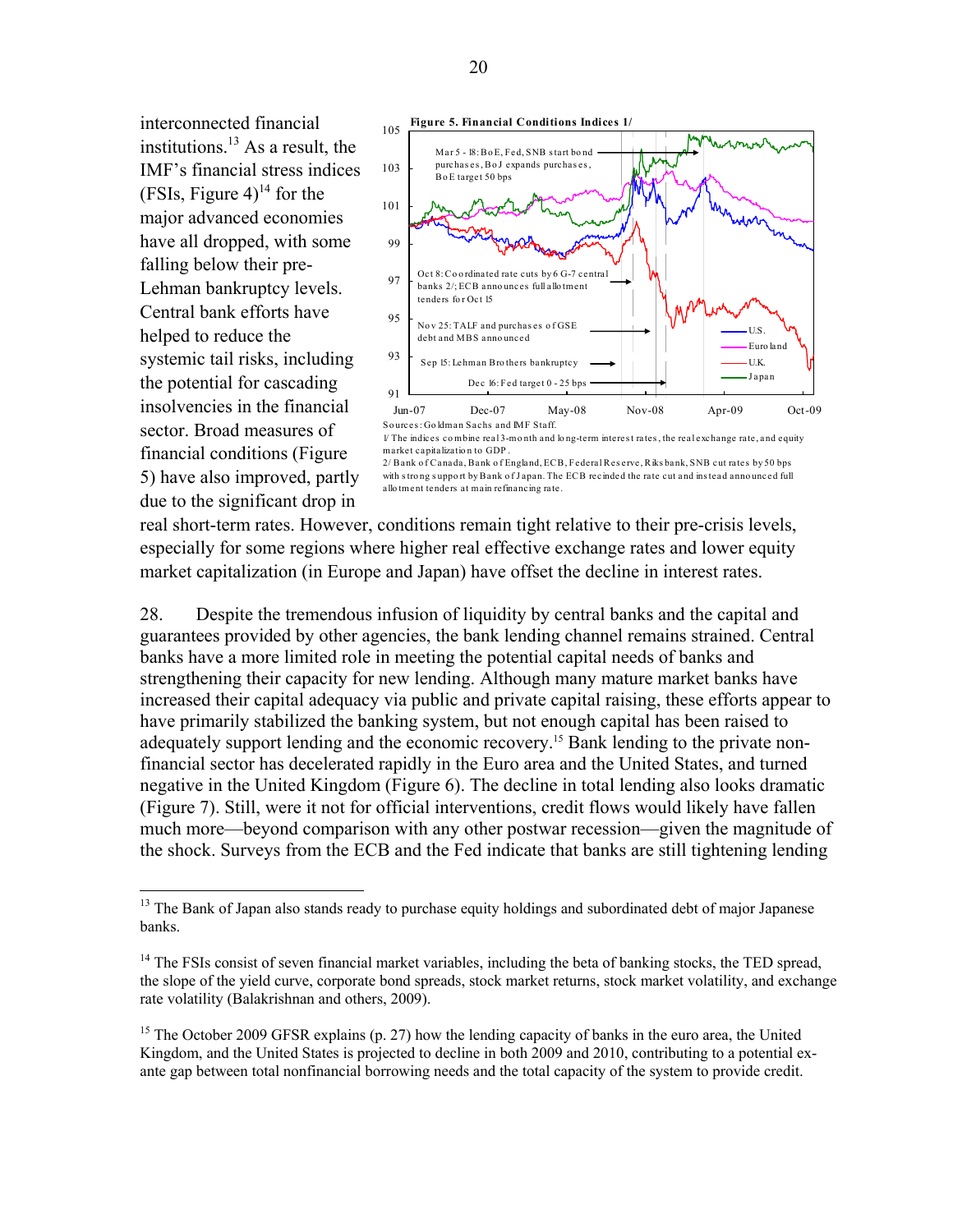standards to households and nonfinancial firms, albeit not as vigorously as at the peak of the crisis (Figures 8 and 9). In the United Kingdom, standards for corporate lending actually loosened slightly in the first half of 2009, but remain tight nonetheless. In contrast to these swings, lending standards in Japan have largely remained on the pre-crisis trajectory of moderating loosening, with standards for large corporations reaching the neutral point.







2001 2003 2005 2007 2009

 $-40$ -20

Source: Haver Analytics.

**Figure 9. Bank Lending Surveys: Loans to Households** (net survey balances; in percent;



*Funding strains are easing, but the money market complex is contracting*

09Q3

29. Central banks have eventually been successful in reducing term premiums in money market rates and increasing the availability of short-term financing. The record low levels of target policy rates and generous liquidity providing operations have contributed to the steep reductions in LIBOR, repurchase, and commercial paper (CP) rates and their risk premiums, as well as a narrowing in foreign exchange swap basis. Reflecting this reduction in liquidity risk, use of central bank liquidity facilities has generally been falling lately (Figures 3 and 10).



Jun-07 Nov-07 May-08 Oct-08 Apr-09 Oct-09 Source: Haver Analytics.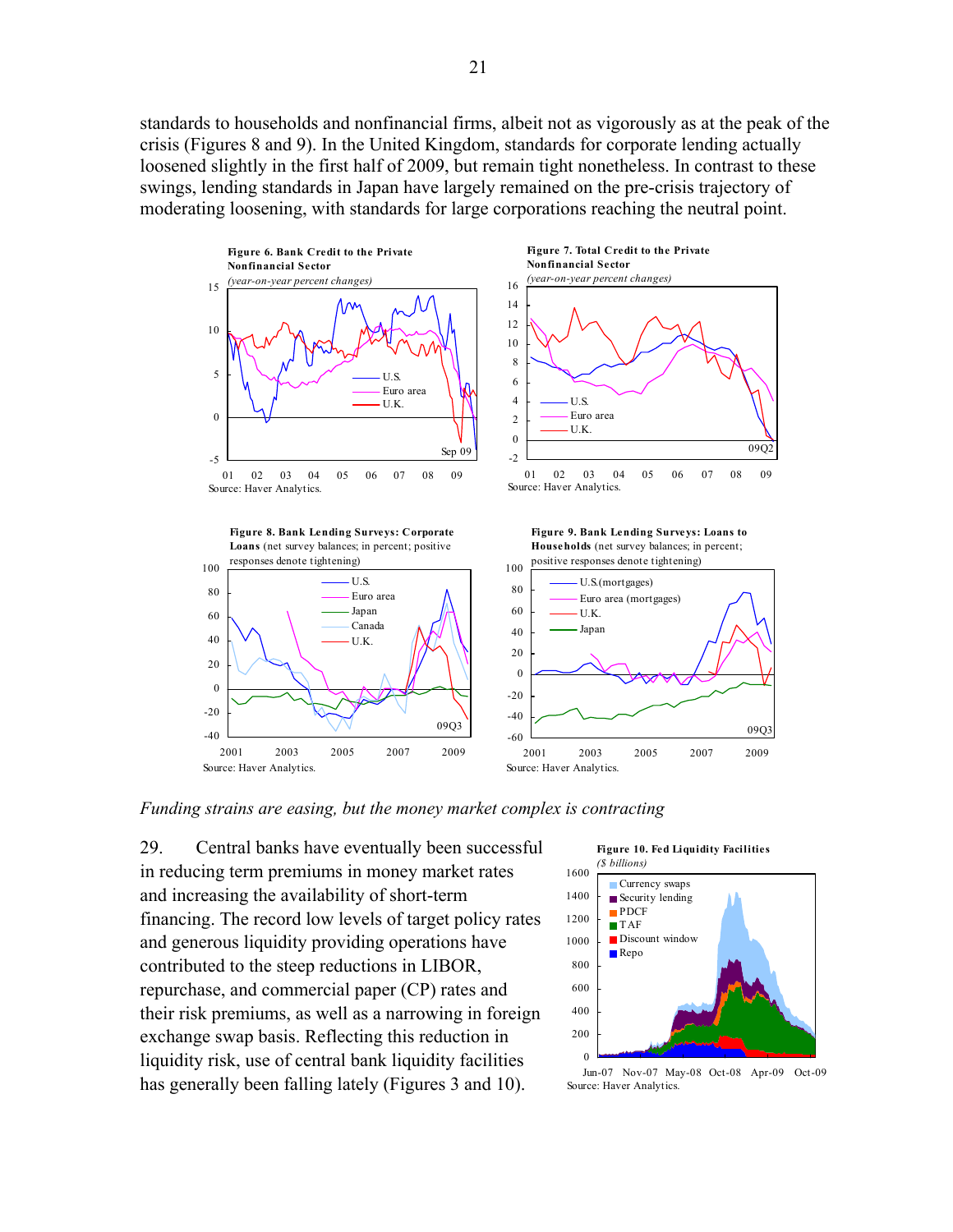LIBOR rates on maturities of 3 months or more have dropped across a number of currencies, and so have their spreads over implied overnight rates derived from overnight index swaps (OIS) (Figure 11). In fact, the 3-month LIBOR-OIS spread for the U.S.

dollar has fallen back to near pre-crisis levels more recently. This not only means lower bank funding costs, but a decline in key indices used in setting the interest rates on a host of loans to nonfinancial actors, and fixed income and derivative products. However, LIBOR-OIS spreads still remain wider than their pre-crisis levels for some currencies like the euro and sterling, partly reflecting the limits of central bank liquidity operations. The operations appear to have reduced liquidity risk premiums but have had less of an impact on counterparty

 $\overline{a}$ 



credit risk premiums as reflected in a greater decline in LIBOR-OIS spreads than in bank CDS spreads (Figures 12 and 13).<sup>16</sup> Credit risk premiums remain high as markets still perceive banks to face considerable risks from unresolved troubled asset issues and headwinds from rising unemployment. Moreover, higher premiums may also reflect a longer-lasting increase in the price of credit risk embedded in uncollateralized money market rates.



<sup>1/</sup> Spreads are fo r participating banks that fix Euro LIBOR rates .

<sup>&</sup>lt;sup>16</sup> The LIBOR-OIS spreads can be decomposed to estimate what can be attributed to counterparty credit risk and other risks, including liquidity risk.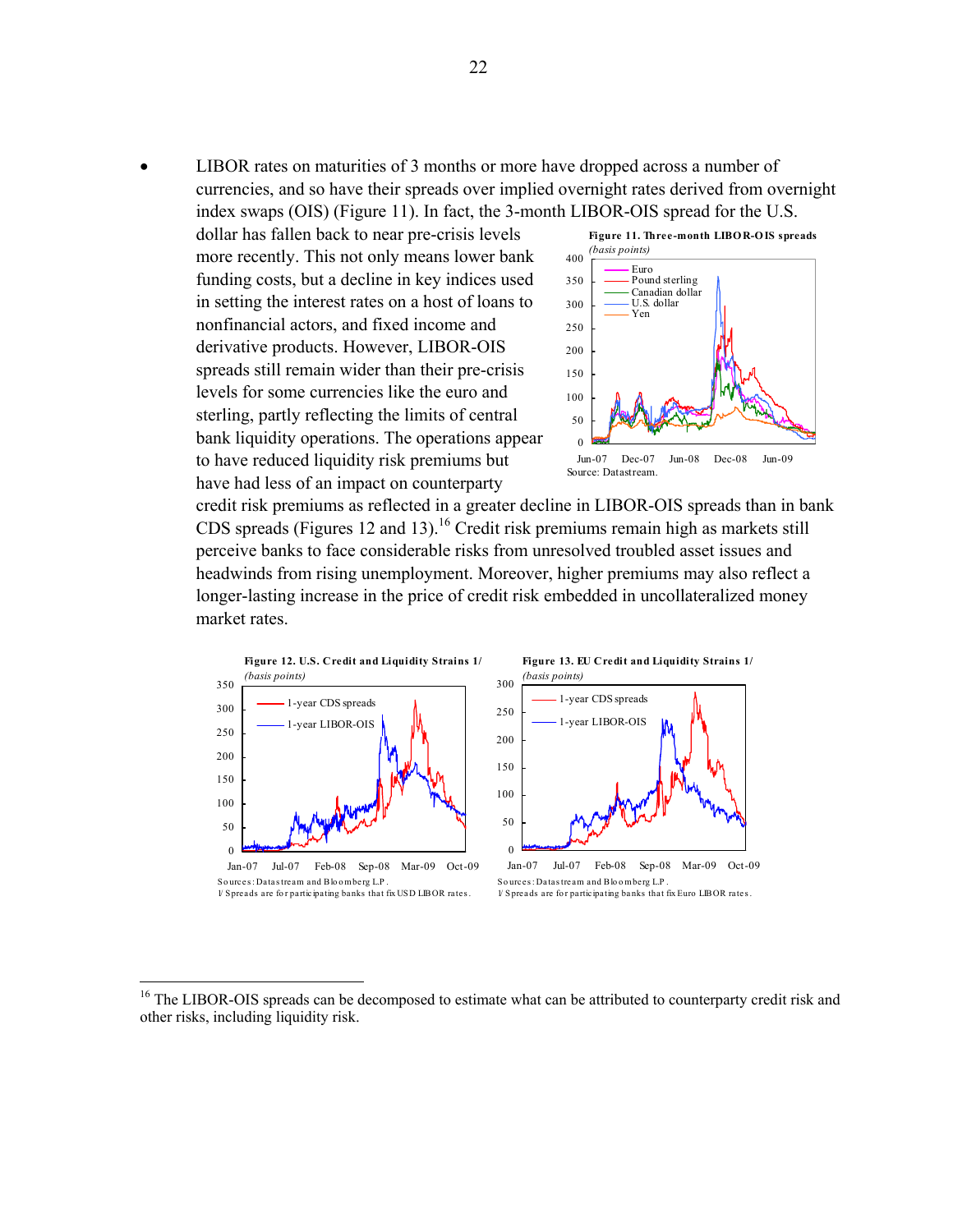The Term Auction Facility<sup>17</sup> and currency swap arrangements between the Fed and 14 central banks have helped to enhance the functioning of the foreign exchange swap and forward markets. These markets had become dislocated as financial institutions, especially those without access to Fed liquidity, attempted to garner their short-term dollar funding from other sources. At the height of the crisis, dollar funding rates implied by 3-month euro and sterling forward contracts were 6.6 percent and 7.4 percent, respectively. By mid-summer 2009, these rates had fallen to around 1 percent (Figure 14).



 Commercial paper rates are falling in advanced economies, driven in part by direct purchases and liquidity operations by the Fed, BoE, and BoJ targeted at short-term corporate financing. Both the highest and the lower tiers of CP rates are falling,  $18$ although there is still a wide positive spread between the higher and the lower tiers (Figure 15). In the United States, the amount of CP outstanding has been contracting, notwithstanding temporary increases following the announcements of the AMLF and the CPFF (Figure 16). This largely reflects a fall in demand for CP funding since banks have alternative funding sources via government guaranteed debt, to a lesser extent nonguaranteed note issuance, and increased deposits. At the same time, it should be noted

 $\overline{a}$ 

<sup>&</sup>lt;sup>17</sup> A few studies have empirically tested the effectiveness of the TAF in reducing the dollar LIBOR-OIS spread. An early study by Taylor and Williams (2009) concluded that it was not effective, but other studies by Sack and Meyer (2008) and McAndrews, Sarkar, and Wang (2008) refute that conclusion. A fourth study by Hooper and Slock (2009) concluded that the announcement effect of the TAF was the most important, whereas the TSLF was not significant in narrowing the LIBOR-OIS spread.

<sup>&</sup>lt;sup>18</sup> In the United States, second tier CP volumes have fallen substantially, so the decline in rates may partly reflect a survivorship bias, although the drop in broad liquidity concerns is likely a more important factor.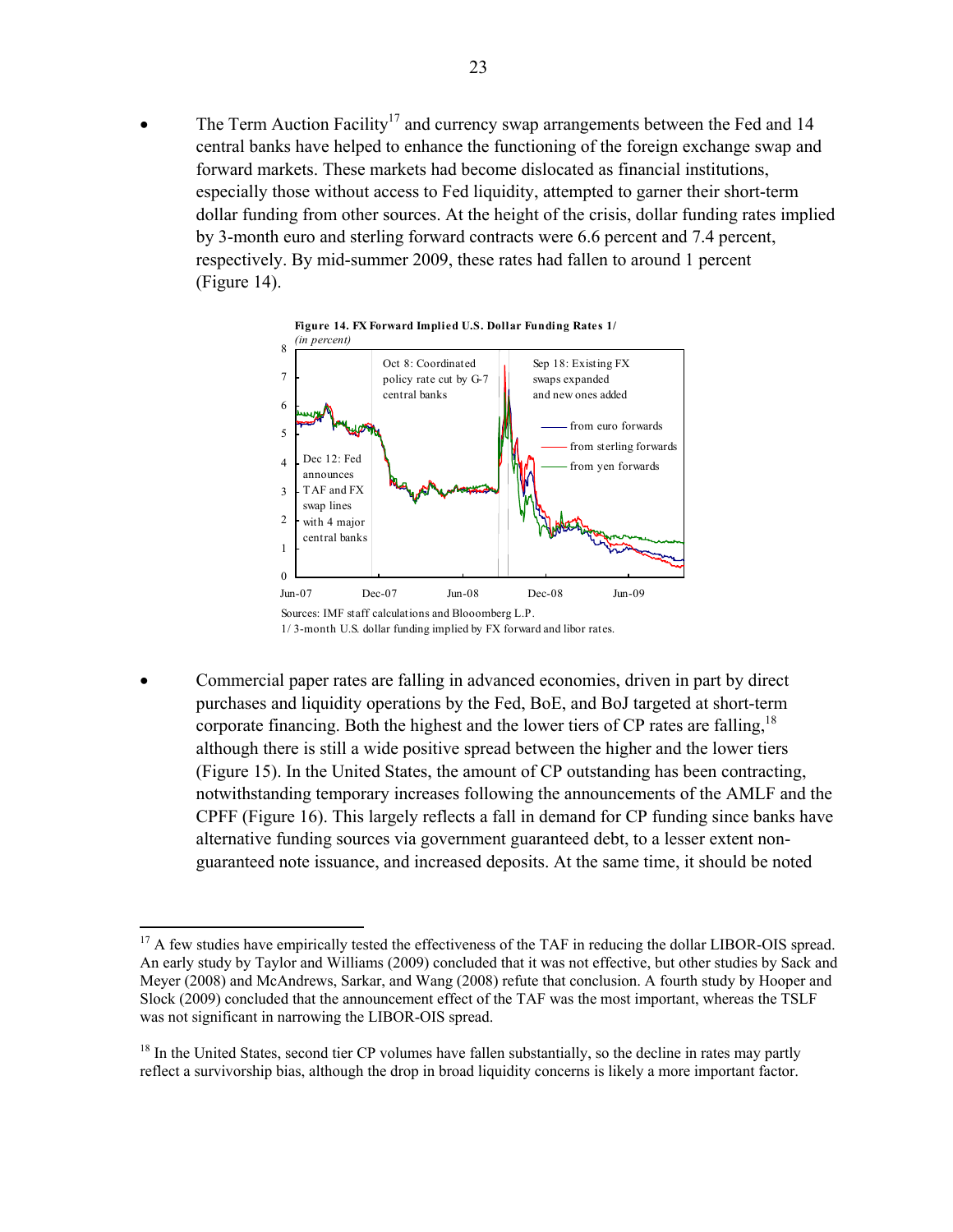that the Fed's facilities buttressed the CP market at the crucial time, allowing a reduction in rate and extension of maturities and supporting the volume.





Jun-07 Nov-07 May-08 Oct-08 Apr-09 Sep-09 Source: Haver Analytics.

 Term repurchase (repo) rates have declined in G-7 countries due in part to central bank operations to aid the functioning of the repo markets, such as the BoE's Special Liquidity Scheme and the Fed's Term Securities Lending Facility. These and other central banks, particularly the ECB, freed up some of the high-quality collateral that financial institutions could use as collateral by accepting a wider range of assets to pledge at central bank auctions. There had been a scarcity of high-quality collateral as demand for safe haven assets rose and counterparties no longer accepted nontraditional collateral for repos during most of the crisis. Despite lower repo rates, volumes have fallen over the crisis as the number of dealers has declined, and the activity of securities lenders and some other money market investors has been curtailed.

30. Despite the reduction in money market rates and risk premiums, the progress on money market volumes is mixed, with some segments still experiencing significant drops in outstanding amounts. The shock to the money market complex during the crisis has led to a potentially long lasting repricing of credit risk in money market rates, the exit and significant reduction in the activity of a number of money market players, and a likely tightening of regulations governing bank liquidity management and money market mutual fund investments. In addition, ongoing deleveraging efforts by financial firms are likely to lead to a reduced demand for funding, and the very low levels of money market rates are leading to early signs of reduced demand for money market investments. All of these factors have led to broad-based shrinkage in money market activity and capacity, some of which is likely to persist for a long period of time.

### *Central banks' efforts to reduce longer-term rates have had more mixed results*

31. Central bank operations directed at longer-term fixed income markets, including those supporting securitization markets, have had mixed results, with some programs more successful at lowering rates or significantly affecting origination than others. Yields on government bonds have increased over the last several months despite sizeable purchases by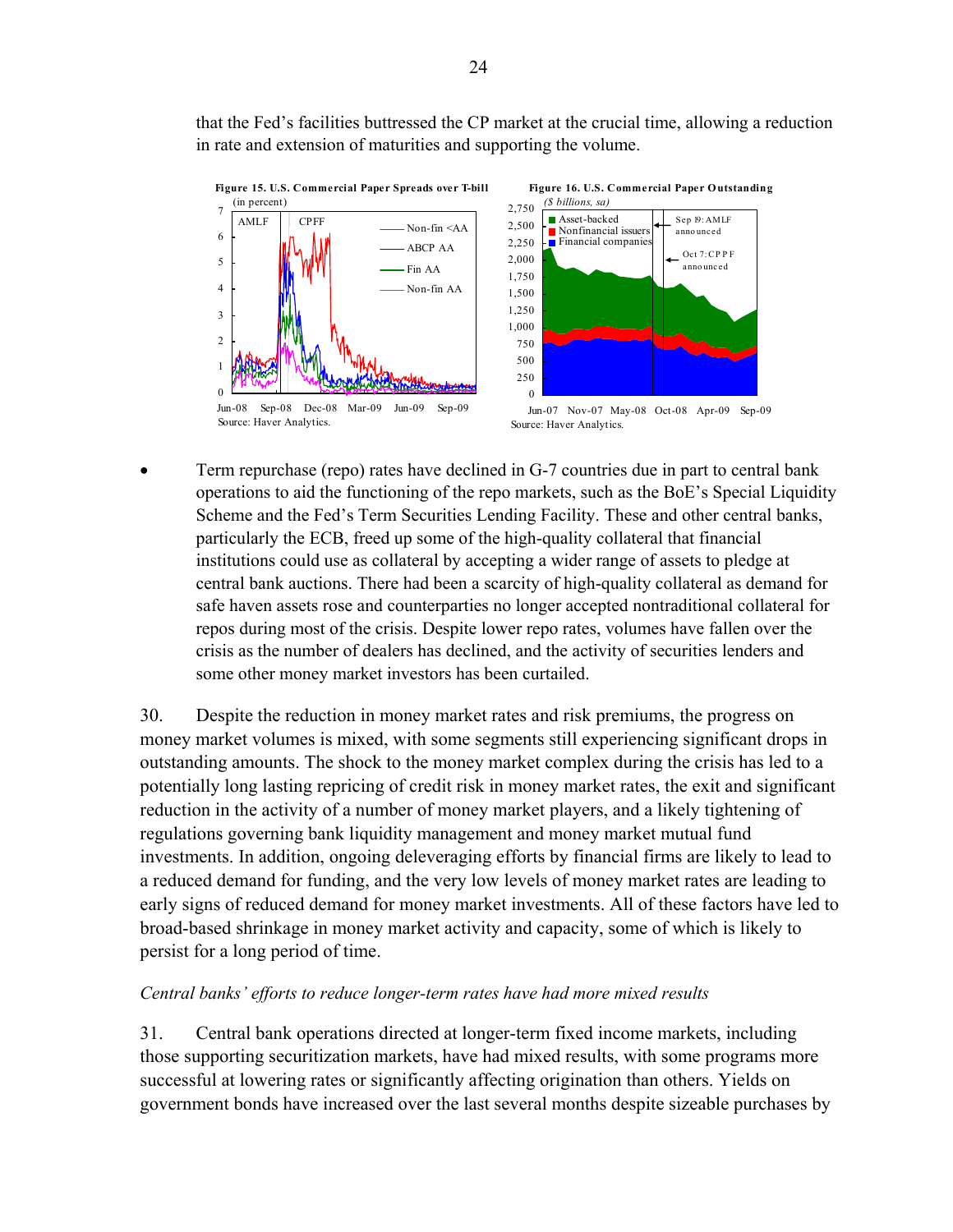a few major central banks. The spreads between private asset yields and treasuries have declined both in the markets with major central bank support, such as the U.S. conforming mortgage market, and in those with much more limited support, such as corporate bonds. This suggests that the compression in a wide variety of credit spreads since the first quarter of 2009 may be partially attributed to the broad-based fall in investor risk aversion, rather than to any particular policy interventions—although it may well be the totality of the interventions that has created a more favorable climate.

 Improving views about the global economic outlook, reduced concerns about deflation, and some anxiety about increased government supply to finance anti-crisis efforts are counteracting the yield impact of quantitative easing by the Fed, BoE, and BoJ. As a result, despite a noticeable drop in intermediate-dated yields on U.S. and U.K. government bonds immediately following the announcement of large bond purchase programs by the respective central banks (Figure 17), most global yields are much higher than their post-announcement levels.

 $\overline{a}$ 





In particular, between the announcement date on March 18 and October 30, 2009, 5- and 10-year U.S. Treasury yields rose about 35 bps. In contrast, Japanese government bond (JGB) and U.K. gilt yields moved by much less since the BoJ and BoE first made announcements regarding outright purchases of governments bonds during the crisis,<sup>19</sup> although 5-year gilts increased 26 bps since March 4, 2009 due in part to the BoE's announcement that it would suspend its purchases of 5- and 12-year bonds as of late June. In Germany and Canada, whose central banks have not engaged in purchases of government bonds, 10-year yields rose about 9 and 44 bps, respectively, between the ECB's and BoC's March monetary policy meetings and the end of October 2009.

- Interestingly, augmented liquidity provision may have an impact on government bond yields. Čihak, Harjes, and Stavrev (2009) estimate a yield curve model for the euro area and find that in the recent period the actual spread between longer-term and short-term interest rates has been lower than predicted—even though the ECB is not buying government bonds. They attribute that deviation to the enhanced credit support provided by the ECB, although other explanations cannot be ruled out.
- The Fed's purchases of the mortgage-backed securities (MBS) and direct obligation of the U.S. government-sponsored enterprises (GSEs) helped to reduce mortgage rates and

<sup>&</sup>lt;sup>19</sup> The BoJ announced the first increase to its JGB purchases on December 19, 2008, and the BoE announced its asset purchase facility on March 5, 2009.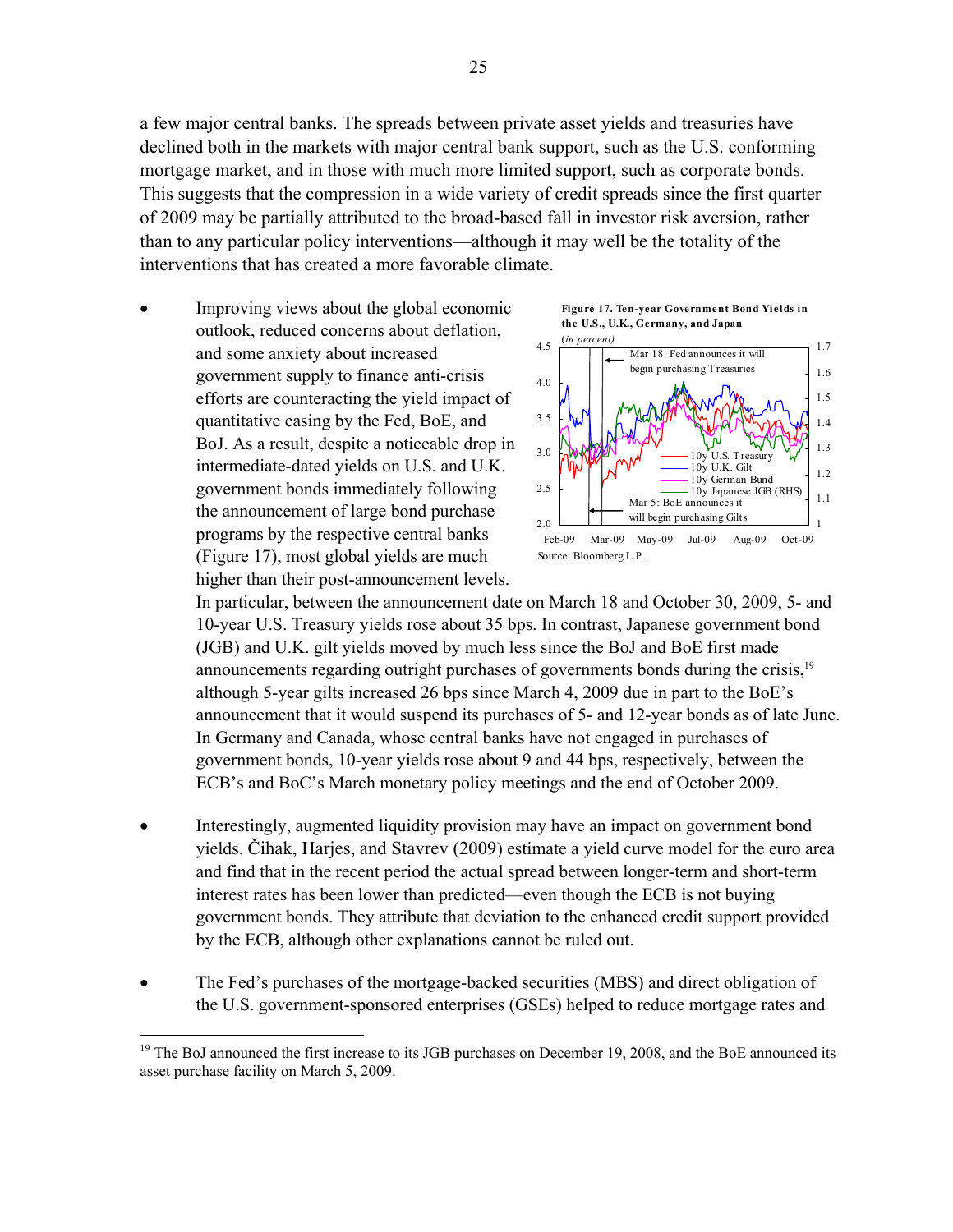compress their spreads over U.S. Treasuries between November 25, 2008 and late April

2009 (Figure 18). However, since then these yields have risen and remain above their late April levels. On net, both 30-year agency conforming mortgage rates and those on nonconforming jumbo loans remain below the levels observed before the Fed announced its purchase program, and those on jumbo yields have declined more (Figure 19). Additionally, there was a large jump in refinancing as conforming mortgage rates fell below 5.0 percent, but this activity has slowed. Moreover, since November 2008 there has been very little private buying interest in agency MBS, leaving the Fed to



purchase a significant share of new issuance (Figure 20).



 The corporate bond purchases by the BoE and BoJ have been small relative to the size of their balance sheets and the size of the overall markets. The BoE uses its program primarily as a backstop to potential dislocations in the U.K. corporate bond market. Despite the small amounts purchased, the BoE's program has contributed to the narrowing of U.K. corporate bond spreads on the margin. The main reason for tightening corporate credit spreads is the broader investor interest in corporate bonds globally. Given these improvements in bond market conditions, the BoE's purchases have begun to slow, and market participants suggest that the corporate bond portion of the asset purchase program may no longer be necessary, although greater support for other private credit markets may still be warranted. The BoJ focuses its purchases on bonds with up to one year in maturity. They are part of the BoJ's efforts to enhance corporate funding conditions, and are not geared toward lowering longer-term corporate bond yields or credit premiums.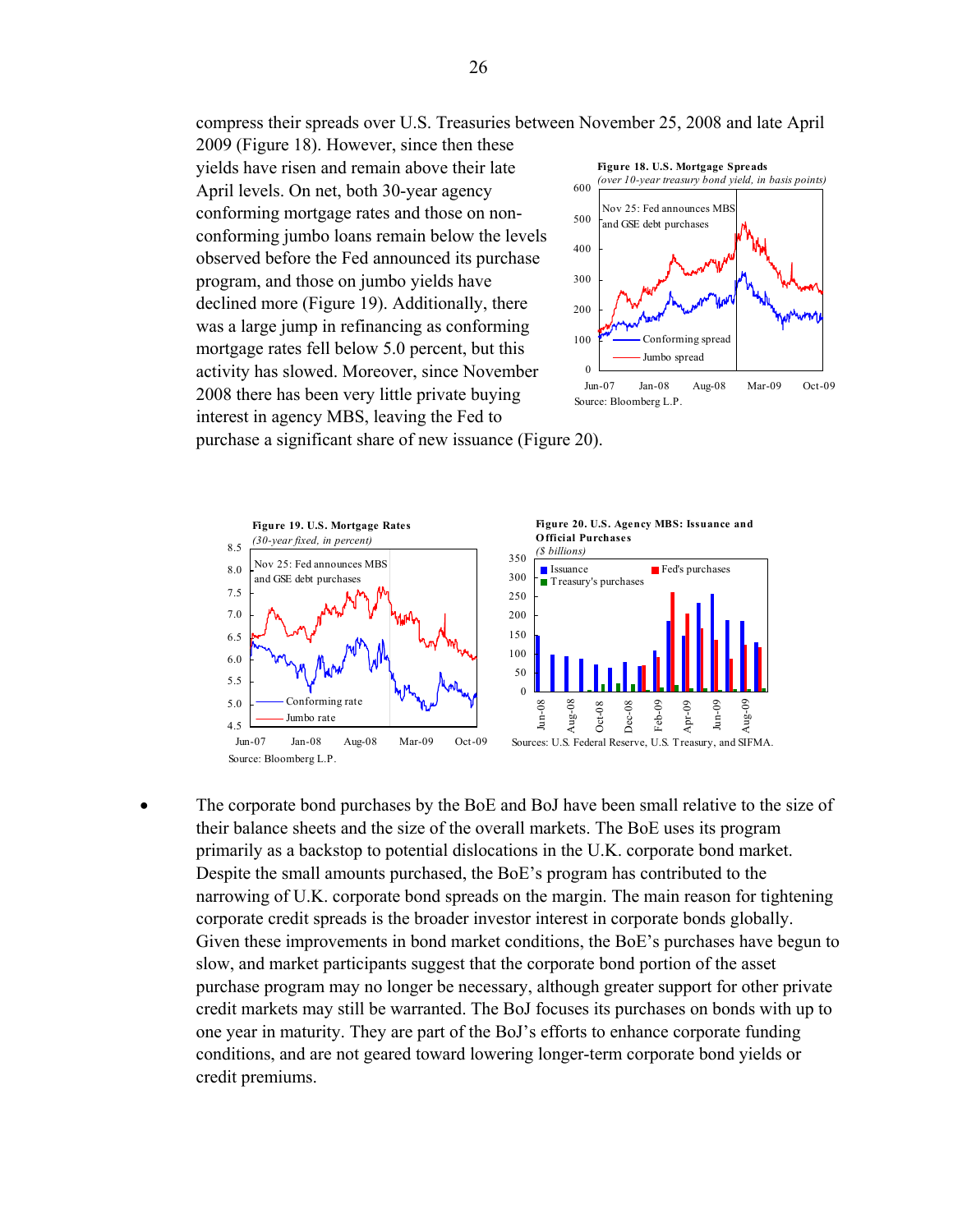Resuscitating securitization markets through the Fed's TALF is proving to be challenging. Secondary market spreads on highly rated consumer asset-backed securities (ABS) and commercial MBS (CMBS), and to a lesser extent mortgage-related ABS, have narrowed considerably since the announcement of the TALF and the eligibility of CMBS for TALF funding (Figure 21). However, the capacity of traditional buyers of consumer ABS and CMBS has diminished over the crisis, and the Fed is enticing remaining players

into this space with very high expected returns on their capital. The Fed's efforts have helped new issuance of consumer ABS to normalize (Figure 22). New CMBS issuance, however, remains virtually nonexistent (Figure 23). TALF funding for CMBS has been used primarily for the purchase of legacy CMBS, rather than newly originated securities. There is no Fed support for new issuance of private label residential MBS, and the U.S. Treasury's Private-Public Investment Program is geared towards supporting legacy securities held by banks.







Jan-07 Jul-07 Feb-08 Aug-08 Mar-09 Oct-09 So urce: J .P . Mo rgan

1/ Spread to LIBOR fo r credit card, auto , and s tudent lo an ABS. Spread to interest s wap rates for CMBS and mortgage-related MBS. Data was unavailable for mortgage-related MBS after May 2009. CMBS = co mmercial mo rtgage-backed s ecurities .



**Figure 23. Annual Change in O utstanding Stock of U.S. ABS Securities** *(\$ billions)*

 Securitization markets also remain under pressure in Europe, despite the wider collateral accepted and longer terms offered by the ECB's and BoE's liquidity operations. The U.K.'s official program to guarantee new issuance of securitized products is run by H.M. Treasury. Secondary market spreads in U.K. and European ABS and residential MBS markets remained on an upward trend until the first half of 2009 amid concerns about credit deterioration in their underlying collateral. Spreads only started to improve significantly after the ECB extended the term of its fixed rate, full allotment liquidity operations to one year (Figure 24), and the origination of privately distributed ABS has been limited. Total primary issuance volumes did not materially decline in 2008 and 2009, reflecting the significant amount of new issues retained by the issuer as collateral for central bank funding (Figure 25). For all of 2008, market participants estimate that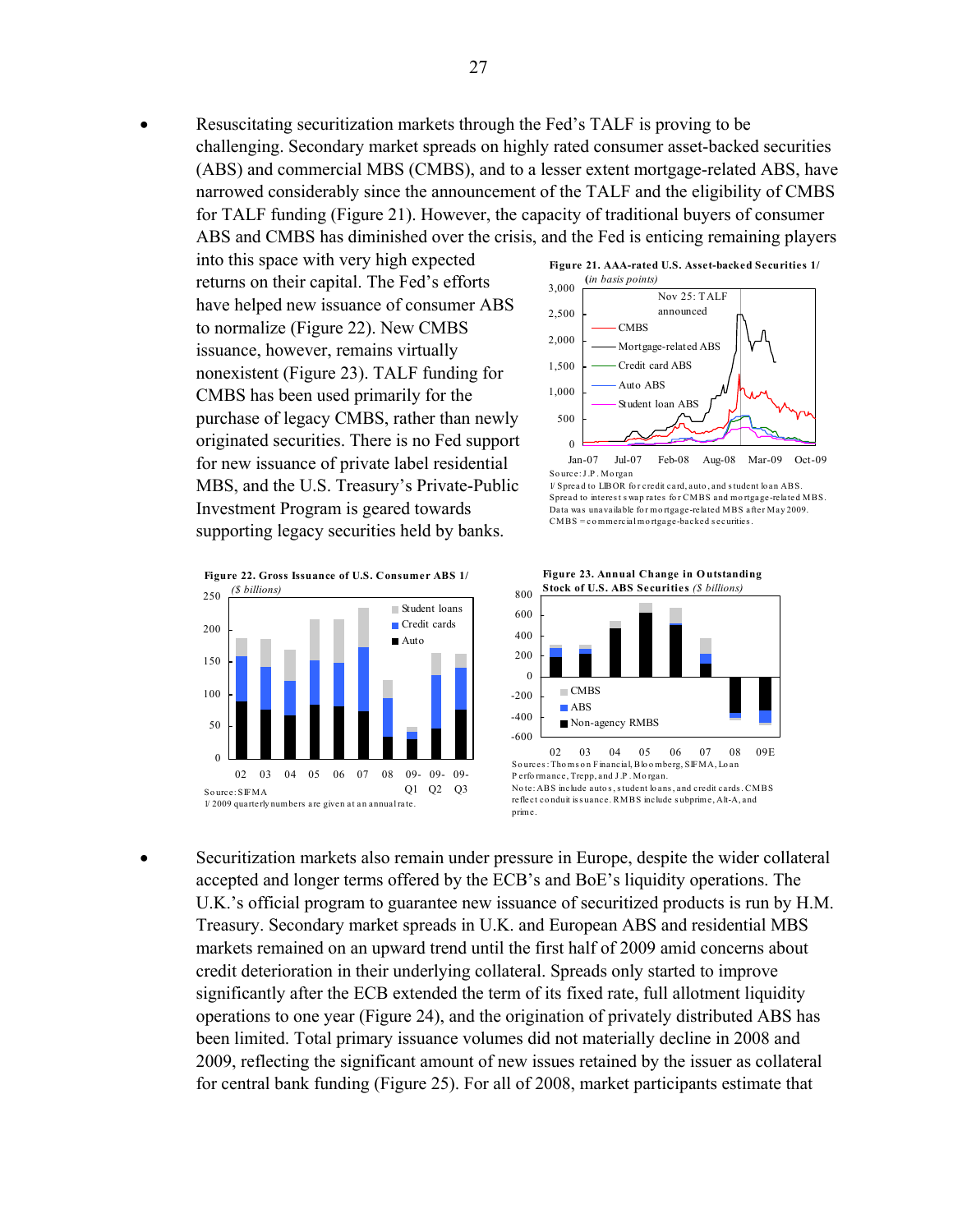98 percent of new issues were retained by issuers. However, more recently a few banks have begun to issue privately distributed ABS.



The ECB's program to purchase  $\epsilon$ 60 billion of European covered bonds has led to improvements in that market. Credit spreads have narrowed since the ECB's announcement in early May and issuance volumes have risen. The ECB has purchased  $E17$  billion—28 percent of the intended amount—in covered bonds in both the primary and secondary markets as of early October.

### **V. EXIT STRATEGY**

32. At the current juncture in the global economic cycle, monetary policy in the large advanced economies is justifiably accommodative, notably since there are no clear signs as yet of a durable recovery and core inflation continues to soften. However, when financial conditions normalize and activity gains greater momentum, monetary stimulus will need to be withdrawn consistent with maintaining the economy at potential and avoiding inflation. Although complex technical and conceptual issues are involved, as emphasized in Cottarelli and Viñals (2009), central banks have adequate tools to control monetary conditions during the exit.

33. Developing clear and effective exit strategies from exceptional monetary policy actions, involving both an unwinding of unconventional measures and a return to overnight interest-rate management as the principal tool of monetary policy, will be central to ensuring a smooth return to normal market functioning. The large expansion of central bank balance sheets is mirrored in the growth of bank reserves, underpinning concerns that the excess liquidity could transform into rapid credit growth and lead to inflation (Figure 26). Such concerns are not justified at this stage of the economic cycle, notably because of large and rising output gaps coupled with a shortage of bank capital and a tightening of bank lending standards. However, it is imperative that central banks develop plans that achieve timely and smooth exits from exceptional policy actions to ensure a smooth return to private credit intermediation and to forestall inflation.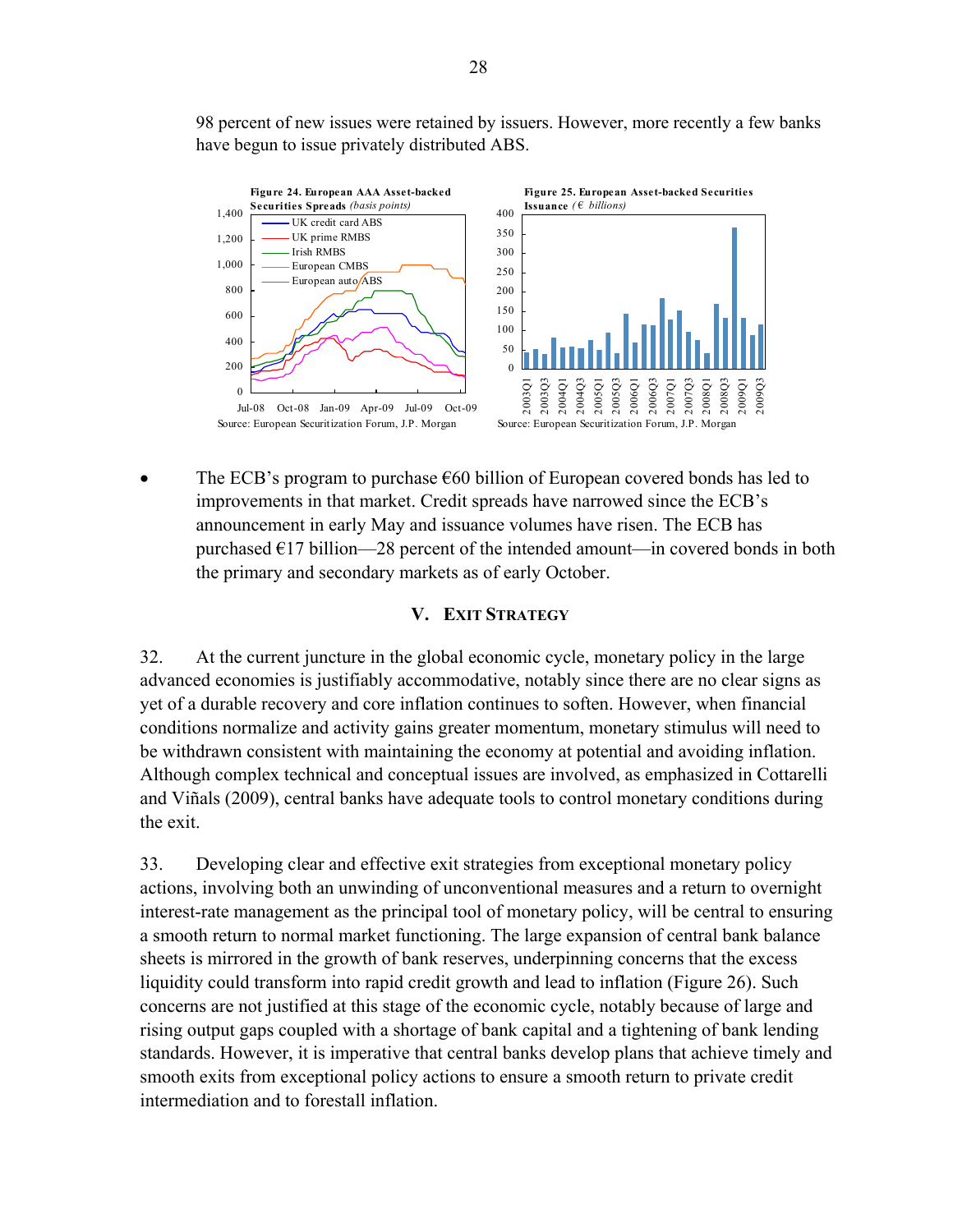

















Jun-07 Nov-07 May-08 Oct-08 Apr-09 Oct-09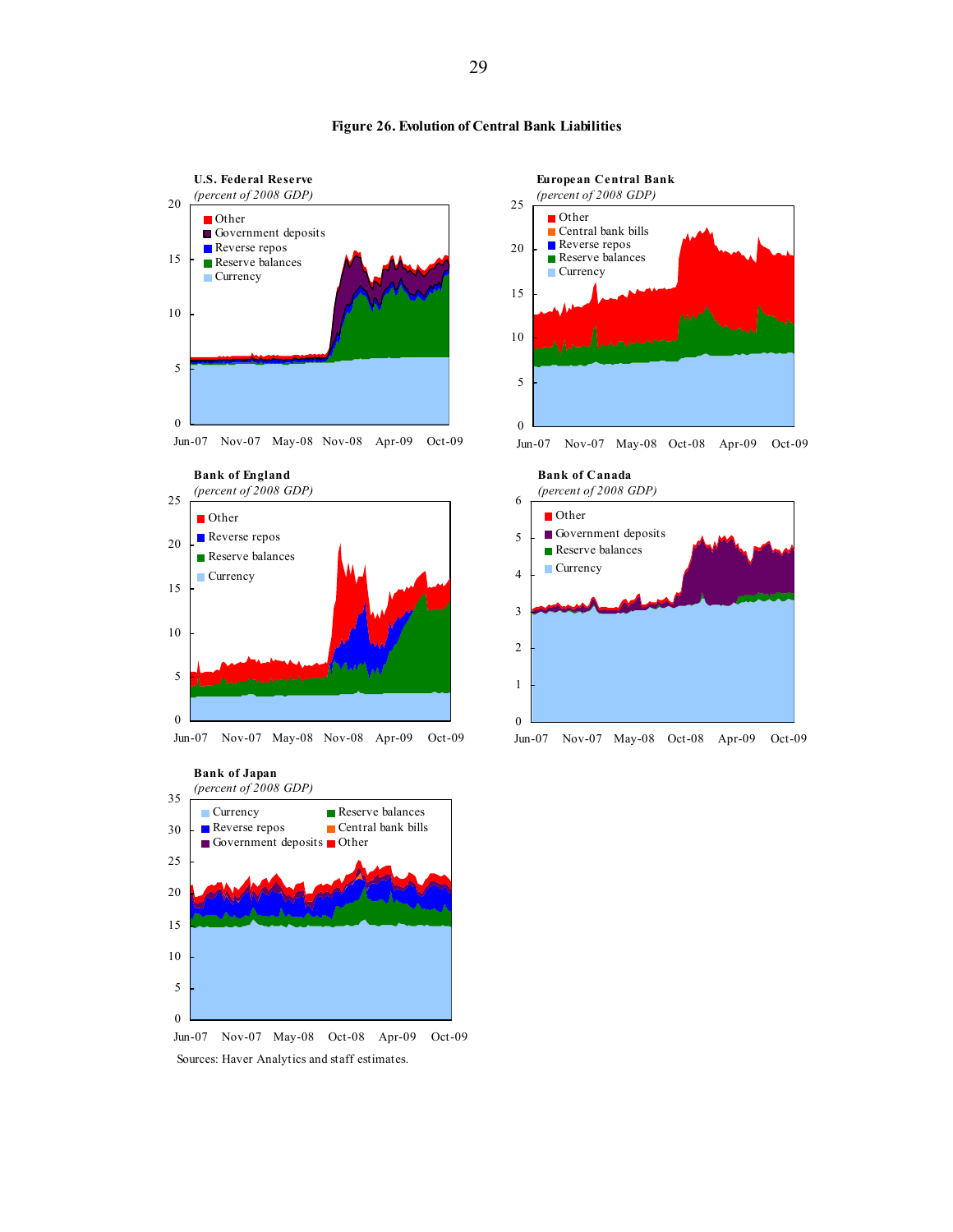But care is required to avoid a premature withdrawal of support that could set back the healing process and the incipient recovery. Moreover, to limit concerns about inflation and the risk that liquidity is prematurely withdrawn while the recovery is still fragile, monetary authorities will need to communicate clearly their exit strategies to the markets.

34. In considering the exit from exceptional monetary policy actions, several conceptual issues come to the fore. First, does the size of central bank balance sheets prior to the crisis provide a guide for their appropriate size as exit is achieved, and, if so, how fast can balance sheets contract without undermining the balance between sustaining economic recovery and limiting inflation pressures? Second, can central banks control policy rates even though their balance sheets remain significantly larger than they were prior to the crisis? Third, are there certain central bank actions undertaken during the crisis that will unwind automatically as financial conditions improve? Fourth, beyond self-unwinding operations, can monetary policy be tightened through substitution on the liability side rather than a contraction of their bank balance sheets? Fifth, if central bank balance sheets need to contract, how best to prioritize asset sales without undermining economic recovery? Six, how to guard central banks against losses?

35. There may be merit in central banks holding some assets to maturity, even if it implies expanded balance sheets for an extended period of time. Exceptional policy actions by central banks in the context of the crisis have led to a rapid acquisition of assets, mirrored by an expansion of reserves on the liability side of their balance sheets. While the recourse to unconventional measures has exposed central banks to greater credit risk, to the extent that these policy measures were aimed at alleviating strains in individual credit markets, central banks may choose to sustain their operations, even though they are acting more broadly to tighten monetary conditions. Moreover, while some unconventional measures will unwind naturally as market conditions normalize, others that are centered on purchases of assets that are longer term in nature and less liquid could be difficult to wind. If these assets are sold before the relevant markets recover, central banks may incur significant financial losses. The problem is likely to be much greater for some assets, such as mortgage-backed securities and agency bonds, where central banks, notably the Fed, have come to dominate the market, than other assets, notably treasuries, where the market is deep and central bank purchases are comparatively small, except in the United Kingdom. The composition of central bank assets will in part determine the approach to be taken.

36. As and when the balance of risk shifts toward greater concerns regarding inflation, central banks can shift towards a tightening of the monetary policy stance through liability management, notwithstanding expanded bank balance sheets and large reserves in the banking system. A byproduct of aggressive credit and quantitative easing by central banks is the rapid buildup of aggregate reserves in the banking system, leading to a sharp decline in overnight rates that is consistent with broad macroeconomic objectives in the current context. If, however, inflation concerns mount, central banks could begin to raise policy rate even if their balance sheets are substantially above pre-crisis levels. Above-zero policy rates may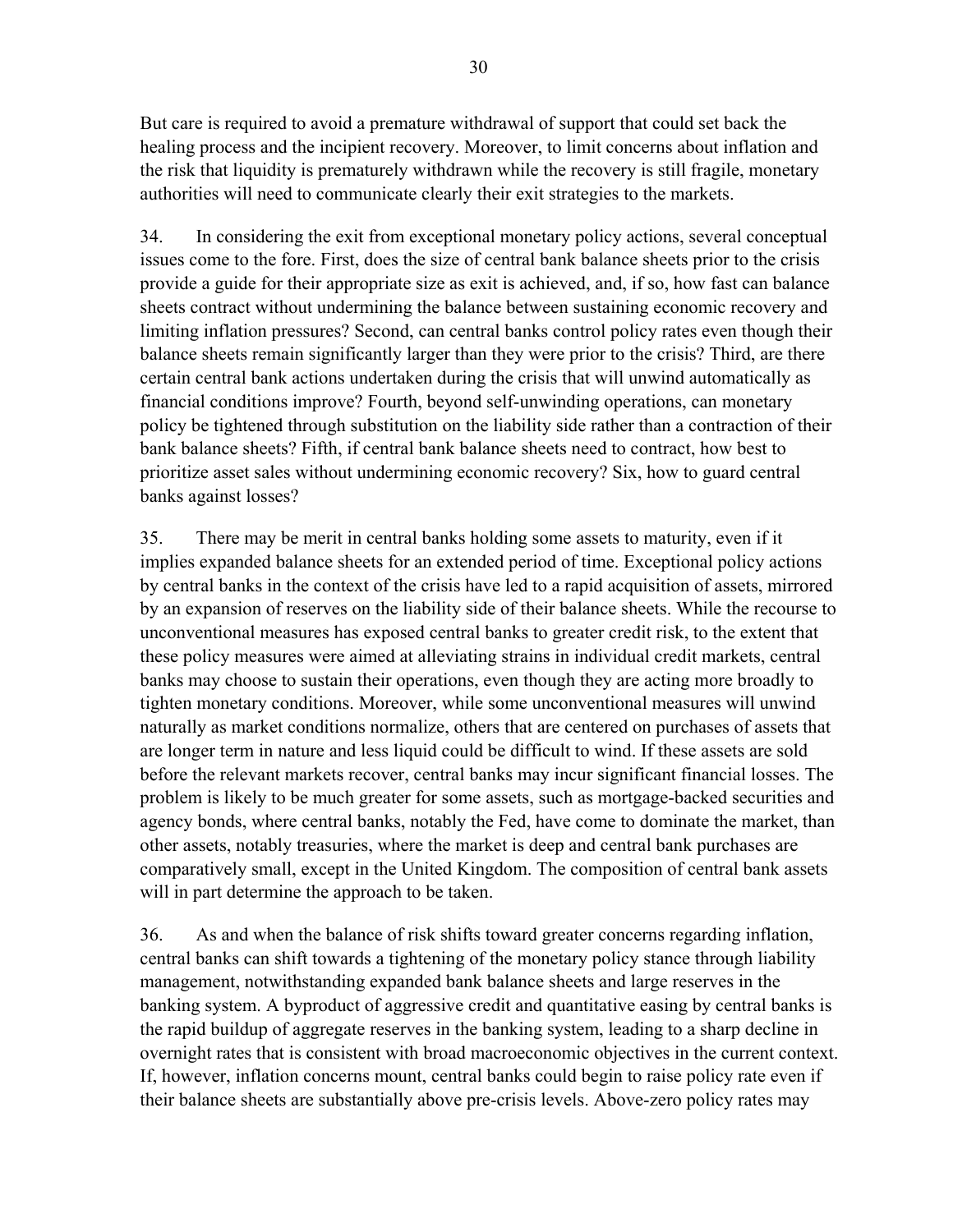well coexist with expanded balance sheets on the way up, as they did on the way down (Figure 1).

37. However, managing the excess reserves to allow central banks to control policy rates will be critical to formalizing exit strategies from the unconventional measures. Although there may be room to unwind the stock of treasuries on central bank balance sheets—given the depth of the treasuries market and the relatively small size of central bank purchases—to mop up excess reserves prior to raising policy rates, unwinding of unconventional measures aimed at easing specific credit markets will need to be timed with the repair of these markets. Beyond the sale of treasuries to soak up liquidity, central banks could raise interest paid on reserves to discourage banks from lending their excess reserves to each other in the overnight market and push the overnight rate below the target. The Fed's recently acquired ability to pay interest rate on bank reserves or instruments such as the ECB's deposit facility ensure central banks' ability to keep the interbank overnight lending rate in a tight range.<sup>20</sup>

38. With regard to the unwinding of unconventional measures, short-term credit operations—where the scale of intervention is determined by private demand—have already started to unwind naturally as market conditions normalize. Financial conditions have improved, making central bank programs increasingly unattractive, notably since lending facilities provide liquidity at a premium over the main policy rate or with a high haircut applied to the required collateral. This has made interbank lending the more attractive option, and banks have reduced their recourse to liquidity provision from the central banks, although the outstanding levels under various old and new facilities are still considerably higher than before the crisis. Central bank currency swaps have shrunk as dollar funding in non-U.S. markets has improved. Similarly, recourse to the discount window has declined, while some of the Fed's emergency facilities, including the PDCF and the TSLF, have not been accessed in recent months and the amount outstanding under the TAF has declined.<sup>21</sup> One exception is the euro area, where in late June banks took the opportunity to lock in one-year credit offered by the ECB at the rate of one percent. However, this spike has proved to be temporary, as banks are not rolling over fully the maturing loans under shorter-term facilities.

39. The unwinding of medium- and long-term asset purchases may, however, be a slower process. Selling these securities once conditions normalize seems to be a logical counterpart to buying them when conditions were stressed. On the other hand, given the large size of many credit-easing programs involving the purchases of long-term assets, including corporate bonds and agency securities, it will be difficult to sell assets without a significant

 $\overline{a}$ <sup>20</sup> Given that not all financial institutions can have deposits at the Fed, and of those that can, not all are remunerated (the GSEs being the most notable example), limits to arbitrage due to counterparty risk may prevent the deposit rate from being a hard floor on the overnight rate. Establishing more uniform rules might help the Fed to improve control over the overnight rate.

 $21$  The size of TAF and TSLF auctions has been reduced recently in response to flagging demand.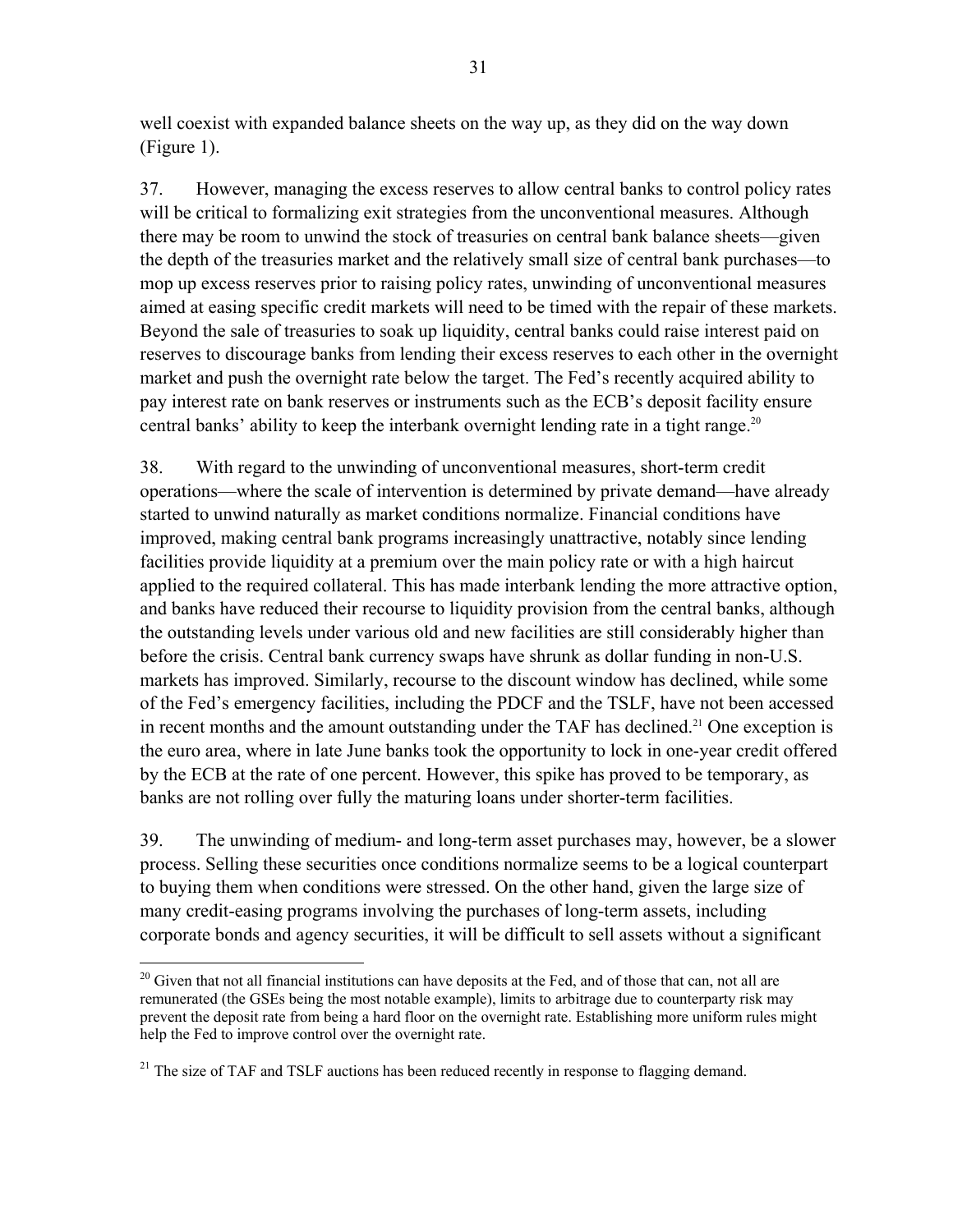market impact. For instance, in the mortgage-backed securities market, even small sales of securities by the central bank could cause spreads to widen considerably and to undermine recovery in the housing market. Central banks could also hold these assets to maturity, which would help avoid capital losses and not jeopardize economic recovery.

40. In addition to mopping up liquidity through a contraction of central bank balance sheets, monetary policy could also be tightened through substitution on the liability side. In particular, central banks could raise reserve requirements, accept term deposits from commercial banks, issue central bank bills, or conduct reverse repos to reduce excess reserves, albeit subject to some constraints. Central banks could mandate banks to hold greater statutory reserves to mop up some of the liquidity, although it is likely that the requirement would have to be raised quite dramatically to make a serious dent. Alternatively, fiscal authorities could issue financial obligations, drawing liquidity from the banking system, and deposit proceeds at the central bank, as in the U.S. Supplementary Financing Program. However, the willingness of the Treasury to cooperate in such a program cannot be taken for granted, owing to political economy considerations, notably since such action would be seen as increasing gross government debt. Political consensus would also be required to allow central banks to issue their own bills where they do not already have such authority. Also, although such bills would absorb reserves from the banks, they could instead put in their hands an asset that could easily be used as collateral to draw more liquidity, including from the central bank. Reverse repos are standard central bank operations used to absorb liquidity, but conducting them on a massive scale may run into technical constraints such as limited balance sheet capacity of primary dealers. These constraints, however, could be lifted by expanding the list of counterparties—as the Fed is planning to do by conducting reverse repo operations with money market mutual funds.

### **VI. CONCLUSION**

41. A combination of a major deflationary shock and financial market distress has prompted G-7 central banks to cut policy rates to near zero and engage in unconventional monetary policy. Such measures included commitment to keeping interest rates low for an extended period of time, dramatic expansion of liquidity provision, purchases of long-term government bonds, and direct intervention in key credit markets.

42. The scale and scope of unconventional measures have differed substantially across major central banks. Most of them boosted significantly their liquidity operations, with the ECB being at the forefront in terms of the size, maturity, and collateral and counterparty eligibility. Massive asset purchases have boosted the size of the central bank balance sheets the most in the United States and the United Kingdom. However, the Bank of England has relied primarily on the purchases of government bonds, while the Fed has acquired a variety of assets, including commercial paper and mortgage-backed securities and providing financing for acquisition of other asset-backed securities. The reasons for this diversity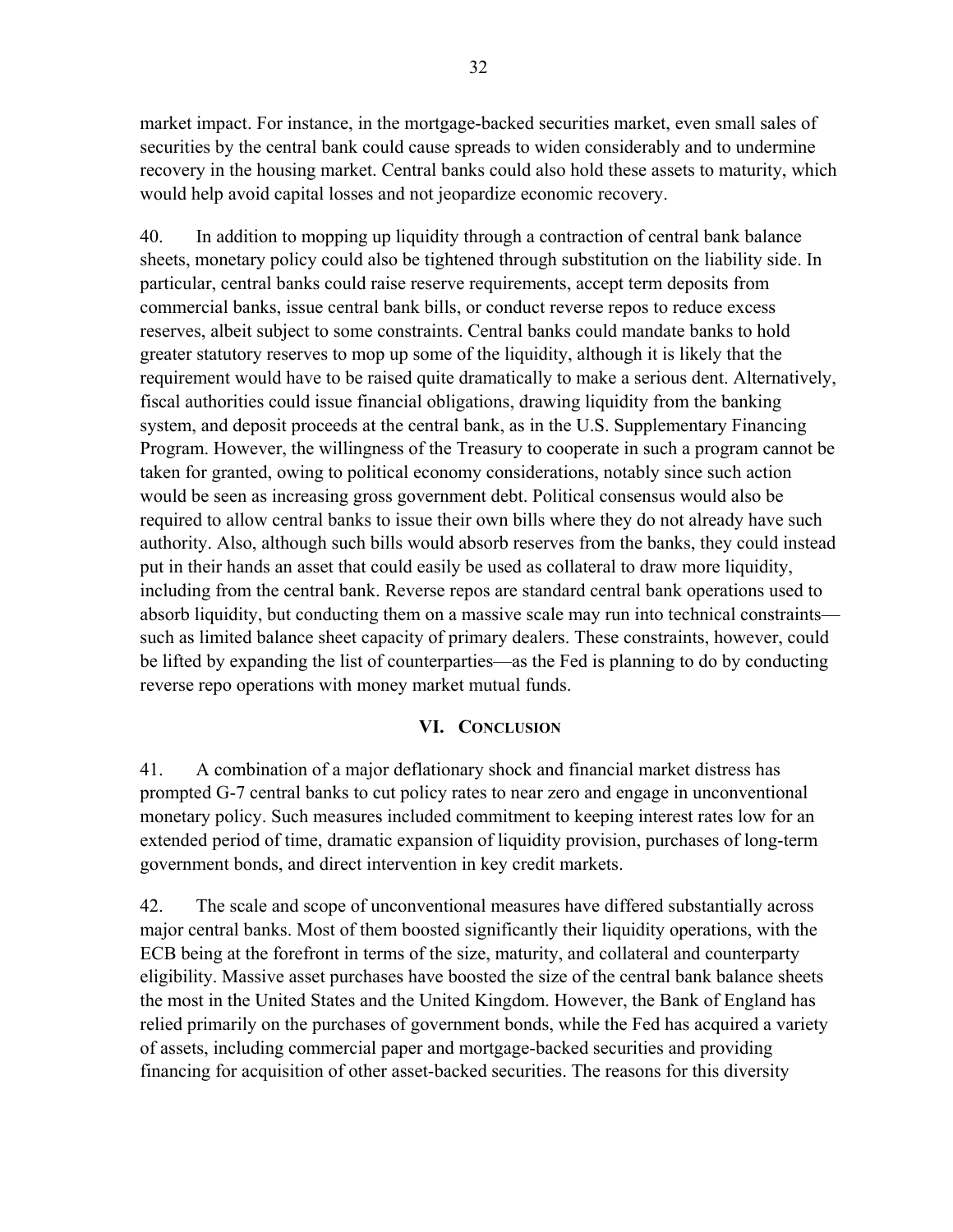include differences in institutional arrangements, in the role of the banking system, in the degree of distress in financial markets, and in the assessment of economic prospects.

43. Central bank interventions, along with government actions, have been broadly successful in stabilizing financial conditions over time. While stress indicators remain at elevated levels, tail risks have declined dramatically and funding strains are easing. Ample liquidity provision helped avoid a meltdown in the financial system. Direct support of credit flows to borrowers and investors in disrupted markets and indirect support through broadening collateral eligibility requirements appear to have been successful in alleviating pressure and propping demand. On the other hand, purchases of government bonds seem to have had only temporary impact on treasury yields.

44. Although major industrial economies will need extraordinary support for some time, it is not too early to think about exit strategies. Unwinding unconventional measures will not be an easy task, and it requires a sensible plan, skillful execution, and clear communication. Many of the short-term facilities can be allowed—and have already started—to run their course when market conditions normalize, but unwinding the holdings of long-term securities may disrupt the markets. Central banks have effective tools for controlling monetary conditions even while their balance sheets remain expanded.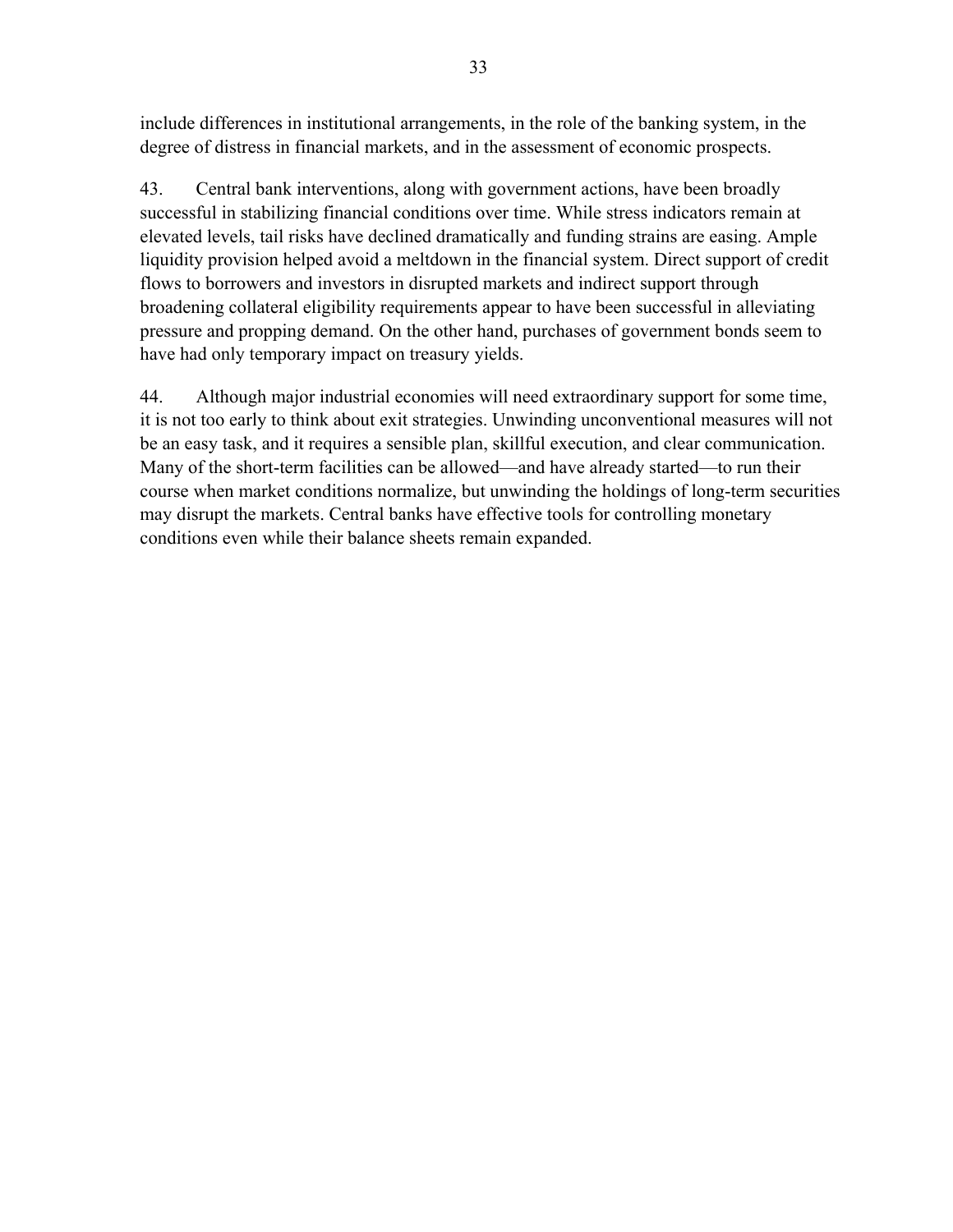|                                                              | Fed                                                        | <b>BoJ</b>                                                                                                      | Table 1. Unconventional Measures Undertaken by G-7 Central Banks<br><b>ECB</b> | <b>BoE</b>                                                                                         | <b>BoC</b>                                                                   |
|--------------------------------------------------------------|------------------------------------------------------------|-----------------------------------------------------------------------------------------------------------------|--------------------------------------------------------------------------------|----------------------------------------------------------------------------------------------------|------------------------------------------------------------------------------|
| Commitment to keep policy rate<br>low                        | Yes                                                        | N <sub>0</sub>                                                                                                  | N <sub>0</sub>                                                                 | N <sub>0</sub>                                                                                     | Yes                                                                          |
|                                                              | Yes                                                        | Yes                                                                                                             | Yes                                                                            | Yes                                                                                                | Yes                                                                          |
| Enhanced provision of liquidity<br>to financial institutions | TAF, PDCF, TSLF                                            | Broadened collateral;<br>increased JGB purchases;<br>introduced special funds-<br>supplying operations          | Enhanced provision of long-<br>term refi, broadened collateral                 | Extended DW and OMO<br>maturities; broadened collateral;<br>introduced Special Liquidity<br>Scheme | Enhanced term PRA, introduced<br>Term Loan Facility, broadened<br>collateral |
|                                                              | Yes                                                        | <b>Yes</b>                                                                                                      | Yes                                                                            | Yes                                                                                                | Yes                                                                          |
| Provision of liquidity to credit<br>markets                  | CPFF, AMLF, MMIFF,<br>MBS purchase program,<br><b>TALF</b> | Outright purchases of<br>commercial paper and<br>corporate bonds (with<br>remaining maturity under one<br>year) | Purchases of covered bonds                                                     | <b>Asset Purchase Facility</b><br>(commercial paper and corporate<br>bonds)                        | Term PRA Facility for Private<br><b>Sector Instruments</b>                   |
| Purchase of long-term securities                             | Yes                                                        | Yes                                                                                                             | N <sub>0</sub>                                                                 | Yes                                                                                                | N <sub>0</sub>                                                               |
|                                                              | Treasuries and agency<br>bonds                             | Government bonds                                                                                                |                                                                                | Gilts                                                                                              |                                                                              |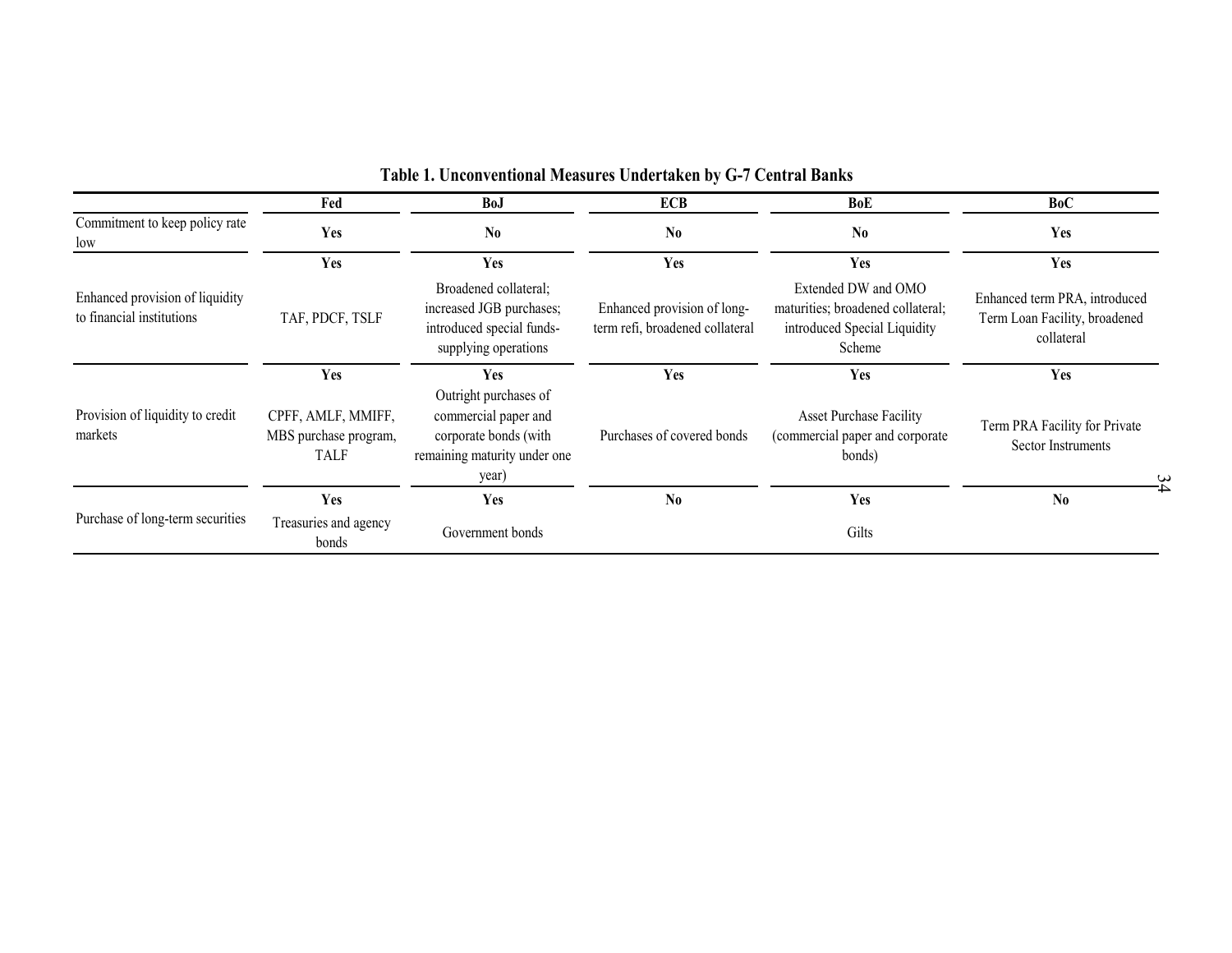|                                                         |                                                                                                                                             |                                                                                                                                    | Table 2. Key Government Initiatives to Stabilize the Financial System                                            |                                                                                                                                                                                                                                                                              |                                                                                                                                            |         |
|---------------------------------------------------------|---------------------------------------------------------------------------------------------------------------------------------------------|------------------------------------------------------------------------------------------------------------------------------------|------------------------------------------------------------------------------------------------------------------|------------------------------------------------------------------------------------------------------------------------------------------------------------------------------------------------------------------------------------------------------------------------------|--------------------------------------------------------------------------------------------------------------------------------------------|---------|
|                                                         | <b>United States</b>                                                                                                                        | Euro area                                                                                                                          | Japan                                                                                                            | <b>United Kingdom</b>                                                                                                                                                                                                                                                        | Canada                                                                                                                                     |         |
| <b>Deposit Insurance</b>                                | Increased insurance limit on individual accounts<br>and introduced unlimited guarantee for non-<br>interest-bearing business accounts       | Increased the minimum deposit quarantee<br>with permission to member states to offer<br>higher guarantees                          |                                                                                                                  | Increased coverage for retail deposits                                                                                                                                                                                                                                       | Some provinces provided higher or unlimited<br>insurance of deposits in credit unions                                                      |         |
| <b>Guarantees of bank</b><br>liabilities                | Temporary Liquidity Guarantee Program<br>guarantees new senior debt of commercial banks,<br>thrifts, and their holding companies            | Numerous European countries announced<br>bank debt guarantees, with fees varying<br>across countries                               |                                                                                                                  | Introduced a Guarantee Scheme for certificates of<br>deposit, commercial paper, and senior unsecured<br>bonds and notes for any U.K.-incorporated bank or<br>building society                                                                                                | Introduced schemes for quaranteeing new<br>senior wholesale borrowing by certain<br>deposit-taking institutions and insurance<br>companies |         |
|                                                         |                                                                                                                                             |                                                                                                                                    |                                                                                                                  | Introduced a guarantee program for new issuance<br>of AAA-rated ABS                                                                                                                                                                                                          |                                                                                                                                            |         |
| <b>Guarantees of</b><br>financial institution<br>assets | Provided partial quarantees on the value of ring-<br>fenced assets of Citigroup, Bank of America, and<br><b>AIG</b>                         | Several countries provided partial<br>guarantees of their banks' assets                                                            | Expanded public credit quarantees on banks'<br>lending to SMEs                                                   | Under the Asset Protection Scheme the<br>government guarantees portfolios of problematic<br>assets on banks' balance sheets against large<br>future losses; tentative arrangements with two<br>banks (RBS and Lloyds) were reached in March,<br>but have yet to be concluded |                                                                                                                                            |         |
|                                                         | Extended guarantee to money market mutual<br>funds                                                                                          |                                                                                                                                    |                                                                                                                  | Under the Working Capital and Enterprise Finance<br>Guarantee Schemes the government provides<br>partial guarantees on new bank lending to firms                                                                                                                             |                                                                                                                                            |         |
| Loans to financial<br>institutions                      | Extended credit lines to troubled financial<br>institutions, such as AIG and (yet untapped)<br>government-sponsored enterprises (GSEs)      |                                                                                                                                    |                                                                                                                  |                                                                                                                                                                                                                                                                              |                                                                                                                                            | ω<br>٢M |
| <b>Capital injection</b>                                | Funds from various programs within TARP have<br>been used to acquire non-voting, preferred shares institutions<br>in financial institutions | Many countries injected capital into financial                                                                                     | Increased the size of funds set aside for<br>capital injection                                                   | All U.K. banks and building societies are eligible for<br>a recapitalization scheme to provide Tier 1 capital<br>in the form of equity and preference shares at<br>institution's request; two banks have received<br>significant capital injections                          | Introduced authority for Minister of Finance<br>to inject capital into troubled financial<br>institutions                                  |         |
|                                                         | Government acquires preferred shares in housing<br>GSEs to keep their net worth positive                                                    |                                                                                                                                    |                                                                                                                  |                                                                                                                                                                                                                                                                              |                                                                                                                                            |         |
| Asset purchases                                         | Treasury purchases mortgage-backed securities                                                                                               | Several countries established funds to<br>purchase assets from banks or schemes for<br>depositing impaired assets into "bad banks" | The government has submitted legislation to<br>set up a separate corporation to purchase<br>shares held by banks | The Special Liquidity Scheme allowed banks to<br>swap temporarily illiquid assets of sufficiently high<br>quality for gilts                                                                                                                                                  | The federal government purchases, via<br>auctions, insured mortgage pools through<br>the Canada Mortgage and Housing<br>Corporation        |         |
|                                                         | Public-Private Investment Program will provide co-<br>financing to private investors for purchases of<br>legacy assets                      |                                                                                                                                    |                                                                                                                  |                                                                                                                                                                                                                                                                              | Canadian Secured Credit Facility purchases<br>securities backed by loans and leases on<br>vehicles and equipment                           |         |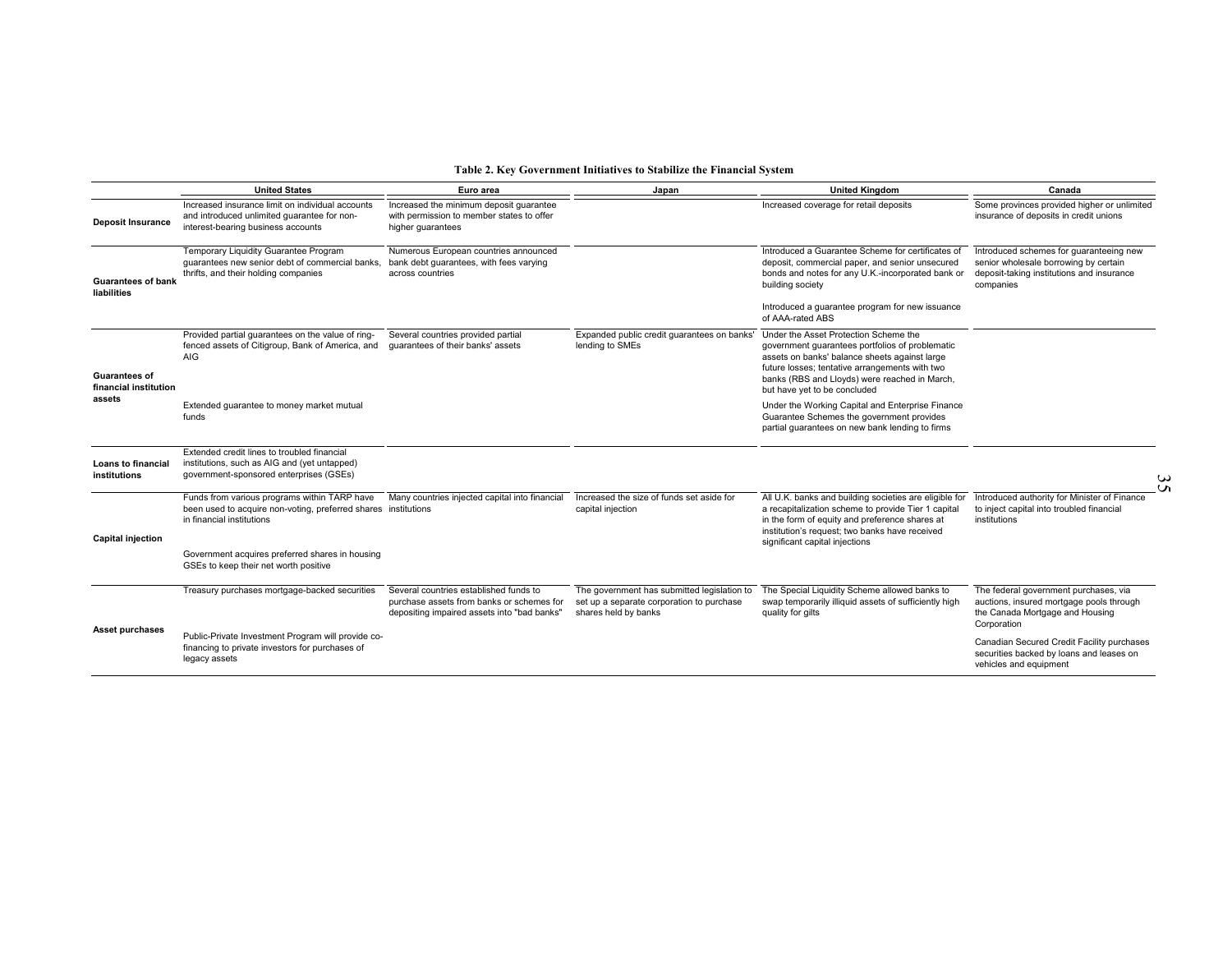#### **REFERENCES**

Balakrishnan, Ravi, Stephan Danninger, Selim Elekdag, and Irina Tytell, 2009, "The Transmission of Financial Stress from Advanced to Emerging Economies," IMF Working Paper 09/133 (Washington: International Monetary Fund).

Bank of Canada, 2009, *Monetary Policy Report, April 2009* (Ottawa).

Bernanke, Ben S., 2009, *The Crisis and the Policy Response*, the Stamp Lecture at the London School of Economics, January 13, 2009.

Bernanke, Ben S., Vincent R. Reinhart, and Brian P. Sack, 2004, *Monetary Policy Alternatives at the Zero Bound: An Empirical Assessment*, Finance and Economics Discussion Series Paper 2004–48 (Washington: Board of Governors of the Federal Reserve System).

Buiter, Willem, 2008, *Quantitative Easing and Qualitative Easing: a Terminological and Taxonomic Proposal*. Available via the Internet: http://blogs.ft.com/maverecon/2008/12/quantitative-easing-and-qualitative-easing-aterminological-and-taxonomic-proposal/

Čihak, Martin, Thomas Harjes, and Emil Stavrev, 2009, "Euro Area Monetary Policy in Uncharted Waters," IMF Working Paper 09/185 (Washington: International Monetary Fund).

Cottarelli, Carlo, and Jose Viñals, 2009, "A Strategy for Renormalizing Fiscal and Monetary Policies in Advanced Economies," IMF Staff Position Note 09/22 (Washington: International Monetary Fund).

Decressin, Jörg, and Douglas Laxton, 2009, "Gauging Risks for Deflation," IMF Staff Position Note 09/01 (Washington: International Monetary Fund).

Hooper, Peter and Slock, Torsten, 2009, "Are the Fed's Programs Working?" *Deutsche Bank Global Economic Perspectives*, March 4.

International Monetary Fund, 2009, *Global Financial Stability Report, April 2009* (Washington).